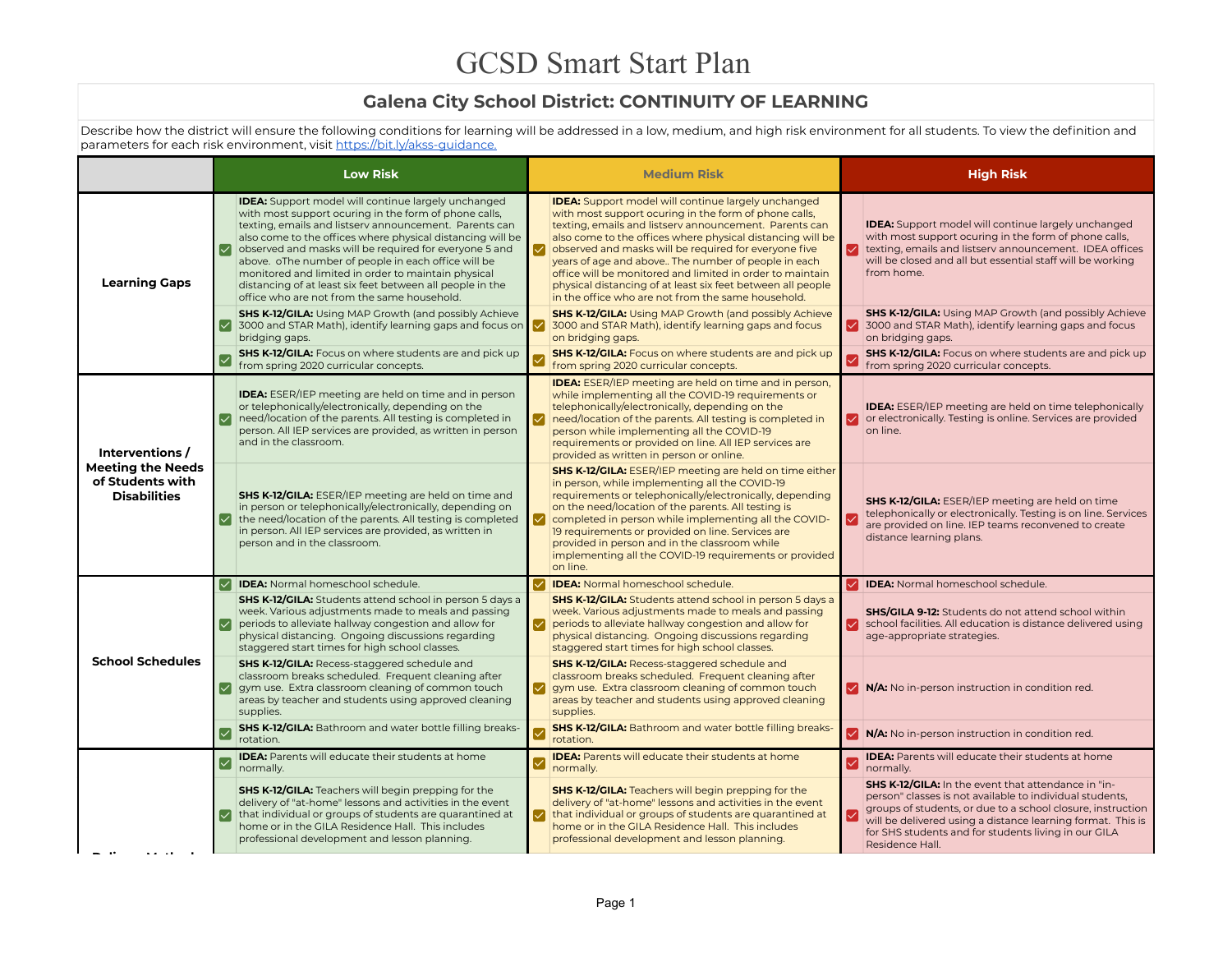| <b>Delivery Methods</b>                          | ∣✓∣                       | <b>SHS-K-12/GILA:</b> Welcome back planning has involved<br>many communication attempts with students,<br>parents/guardians, and staff. These have included:<br>Numerous call-in sessions, mass emails with<br>question/answer documentation, automated phone calls<br>and texts, individual phone calls, posts on various social<br>media sites, and postings on our district website.<br>Welcome back activities as indicated in low-risk will be<br>provided for students who arrive late.                                                                                                                                                                                                                                                                                                                                                       | ✓ | <b>SHS-K-12/GILA:</b> Welcome back planning has involved<br>many communication attempts with students,<br>parents/guardians, and staff. These have included:<br>Numerous call-in sessions, mass emails with<br>question/answer documentation, automated phone calls<br>and texts, individual phone calls, posts on various social<br>media sites, and postings on our district website.<br>Welcome back activities as indicated in low-risk will be<br>provided for students who arrive late.                                                                                                                                                                                                                                                                                                                                                                                       | ☑           | <b>SHS K-12/GILA:</b> As we move into a home distance<br>delivery mode, and back into classroom instruction,<br>multiple communication sessions with students,<br>parents/guardians, and staff will be provided. These will<br>include: Call-in sessions, mass emails with<br>question/answer documentation, informative letters,<br>automated phone calls and texts, individual phone calls,<br>posts on various social media sites, and postings on our<br>district website.                                                                                                                                                                                                         |
|--------------------------------------------------|---------------------------|-----------------------------------------------------------------------------------------------------------------------------------------------------------------------------------------------------------------------------------------------------------------------------------------------------------------------------------------------------------------------------------------------------------------------------------------------------------------------------------------------------------------------------------------------------------------------------------------------------------------------------------------------------------------------------------------------------------------------------------------------------------------------------------------------------------------------------------------------------|---|-------------------------------------------------------------------------------------------------------------------------------------------------------------------------------------------------------------------------------------------------------------------------------------------------------------------------------------------------------------------------------------------------------------------------------------------------------------------------------------------------------------------------------------------------------------------------------------------------------------------------------------------------------------------------------------------------------------------------------------------------------------------------------------------------------------------------------------------------------------------------------------|-------------|----------------------------------------------------------------------------------------------------------------------------------------------------------------------------------------------------------------------------------------------------------------------------------------------------------------------------------------------------------------------------------------------------------------------------------------------------------------------------------------------------------------------------------------------------------------------------------------------------------------------------------------------------------------------------------------|
|                                                  |                           | <b>IDEA:</b> In-servicing will occur through in-person in-<br>services while maintaining physical distancing and other<br>CDC protocols. Online delivery of in-service topics will also<br>be considered.                                                                                                                                                                                                                                                                                                                                                                                                                                                                                                                                                                                                                                           |   | <b>IDEA:</b> In-servicing will occur virtually.                                                                                                                                                                                                                                                                                                                                                                                                                                                                                                                                                                                                                                                                                                                                                                                                                                     |             | <b>IDEA:</b> In-servicing will occur virtually.                                                                                                                                                                                                                                                                                                                                                                                                                                                                                                                                                                                                                                        |
|                                                  | M                         | <b>SHS K-12/GILA:</b> August in-service - 4 extra days to enable<br>training of staff and families in GCSD Smart Start Plan<br>2020-2021 logistics. If needed during these days, special<br>education teachers will conduct IEP amendment<br>meetings with families to discuss instruction for the<br>school year. Physical distancing, hand washing, etc. will<br>be followed.                                                                                                                                                                                                                                                                                                                                                                                                                                                                     |   | <b>SHS K-12/GILA:</b> August in-service - 4 extra days to enable<br>training of staff and families in GCSD Smart Start Plan<br>2020-2021 logistics. If needed during these days, special<br>education teachers will conduct IEP amendment<br>meetings with families to discuss instruction for the<br>school year. Physical distancing, face coverings, hand<br>washing, etc. will be followed.                                                                                                                                                                                                                                                                                                                                                                                                                                                                                     | ∣✓          | <b>SHS K-12/GILA:</b> August in-service - 4 extra days to enable<br>training of staff and families in GCSD Smart Start Plan<br>2020-2021 logistics. If needed during these days, special<br>education teachers will conduct IEP amendment<br>meetings with families to discuss instruction for the<br>school year. This in-service will occur virtually.                                                                                                                                                                                                                                                                                                                               |
| Professional<br>Learning for<br><b>Educators</b> | ∣✓∣                       | <b>SHS K-12:</b> All students and staff will be responsible to<br>monitor for fever every morning. Anyone who has a fever<br>of 100.4 or higher will be considered ill and will be sent<br>home from school. Both SHS students and SHS/GILA staff<br>will be required to obtain a return to work/school note<br>from the local health provider.<br><b>GILA:</b> GILA students will be responsible to monitor for<br>fever every morning. Any students who have a fever of<br>100.4 or higher will be sent to the wellness room or<br>another designated area in the Residence Hall. GILA<br>students will be evaluated by Residence Life personnel<br>who have been trained in the protocols for reporting<br>student illnesses to the local health clinic. The students<br>will recieve a return to school note from the local health<br>provider. |   | <b>SHS K-12:</b> All students and staff will have their<br>temperature taken by a school employee every morning.<br>Anyone who has a fever of 100.4 or higher will be<br>considered ill and will be sent home from school. Both<br>SHS students and SHS/GILA staff will be required to<br>obtain a return to work/school note from the local health<br>provider.<br><b>GILA:</b> GILA students will have their temperature taken<br>prior to leaving the Residence Hall. Any students who<br>have a fever of 100.4 or higher will be sent to the wellness<br>room or another designated area in the Residence Hall.<br>GILA students will be evaluated by Residence Life<br>personnel who have been trained in the protocols for<br>reporting student illnesses to the local health clinic. The<br>students will recieve a return to school note from the<br>local health provider. |             | <b>SHS K-12:</b> No in-person instruction. Parents/students are<br>encouraged to self monitor and stay in contact with the<br>local health provider as appropriate.<br><b>GILA:</b> All GILA students and Residence Life staff members<br>will have their temperature taken by a school employee<br>every morning. Anyone who has a fever of 100.4 or higher<br>will be considered ill. GILA students may be moved to a<br>wellness room or another designated area in the GILA<br>Residence Hall. Residence Life students will be evaluated<br>by Residence Life personnel who have been trained in<br>the protocols for reporting student illnesses to our local<br>health provider. |
|                                                  | ✓                         | <b>SHS K-12/GILA:</b> Medical and Behavioral Health staff at<br>The Edgar Nollner Health Clinic will provide medical and<br>behavioral health training for staff, parents/guardians,<br>and students at the begining of the school year and as<br>needed per clinic or school staff request.                                                                                                                                                                                                                                                                                                                                                                                                                                                                                                                                                        |   | <b>SHS K-12/GILA:</b> Medical and Behavioral Health staff at<br>The Edgar Nollner Health Clinic will provide medical and<br>behavioral health training for staff, parents/guardians,<br>and students at the begining of the school year and as<br>needed per clinic or school staff request.                                                                                                                                                                                                                                                                                                                                                                                                                                                                                                                                                                                        | ☑           | <b>SHS K-12/GILA:</b> Medical and Behavioral Health staff at<br>The Edgar Nollner Health Clinic will provide medical and<br>behavioral health training for staff, parents/guardians,<br>and students at the begining of the school year and as<br>needed per clinic or school staff request.                                                                                                                                                                                                                                                                                                                                                                                           |
|                                                  | $\boldsymbol{\mathsf{L}}$ | <b>SHS K-12/GILA:</b> Teachers, dorm staff, and administrators<br>have received on-going professional development in the<br>affect of acute childhood experiences (A.C.E.S.) and<br>instructional and behavioral techniques for working with<br>students with childhood trauma.                                                                                                                                                                                                                                                                                                                                                                                                                                                                                                                                                                     |   | <b>SHS K-12/GILA:</b> Teachers, dorm staff, and administrators<br>have received on-going professional development in the<br>affect of acute childhood experiences (A.C.E.S.) and<br>instructional and behavioral techniques for working with<br>students with childhood trauma.                                                                                                                                                                                                                                                                                                                                                                                                                                                                                                                                                                                                     | $\bm{\vee}$ | <b>SHS K-12/GILA:</b> Teachers, dorm staff, and administrators<br>have received on-going professional development in the<br>affect of acute childhood experiences (A.C.E.S.) and<br>instructional and behavioral techniques for working with<br>students with childhood trauma.                                                                                                                                                                                                                                                                                                                                                                                                        |
|                                                  | ☑                         | <b>GILA:</b> Residence Life staff will be specifically trained to<br>meet the social emotional needs of students during the<br>pandemic. Additional monitoring will be in place to<br>watch for signs of deteroraiting mental health.                                                                                                                                                                                                                                                                                                                                                                                                                                                                                                                                                                                                               |   | <b>GILA:</b> Residence Life staff will be specifically trained to<br>meet the social emotional needs of students during the<br>pandemic. Additional monitoring will be in place to<br>watch for signs of deteroraiting mental health.                                                                                                                                                                                                                                                                                                                                                                                                                                                                                                                                                                                                                                               |             | <b>GILA:</b> Residence Life staff will be specifically trained to<br>meet the social emotional needs of students during the<br>pandemic. Additional monitoring will be in place to<br>watch for signs of deteroraiting mental health.                                                                                                                                                                                                                                                                                                                                                                                                                                                  |
| <b>Staffing</b>                                  |                           | <b>IDEA:</b> Normal staff levels at each of the IDEA offices. If a<br>region stays at the intermediate alert level for 7 days in a<br>row, the regional office will then abide by the<br>intermediate Covid alert level.                                                                                                                                                                                                                                                                                                                                                                                                                                                                                                                                                                                                                            |   | <b>IDEA:</b> 40% of all IDEA staff will work from home, if their<br>jobs can be done from home. If Covid rates stay above 10<br>cases per 100,000 people in a given region of the state for<br>7 or more days, that regional office will be closed to walk-<br>in traffic and all staff who can work from home will be<br>working from home. When a region stays at a low Covid<br>alert level for 14 days in a row, the region will adhere to<br>the Smart Start Plan policies and practices associated<br>with the low alert level.                                                                                                                                                                                                                                                                                                                                               |             | <b>IDEA:</b> If Covid rates stay above 10 cases per 100,000<br>people in a given region of the state for 7 or more days,<br>that regional office will be closed to walk-in traffic and all<br>staff who can work from home will be working from<br>home. When a region stays at the intermediate Covid<br>alert level for 14 days in a row, the region will adhere to<br>the Smart Start Plan policies and practices associated<br>with the intermediate alert level.                                                                                                                                                                                                                  |
|                                                  | M                         | <b>GILA:</b> Residence Life staffing will be increased to support<br>student "Family Groups" and a physical distancing<br>designed after-school schedule.                                                                                                                                                                                                                                                                                                                                                                                                                                                                                                                                                                                                                                                                                           | ∨ | <b>GILA:</b> Residence Life staffing will be increased to support<br>student "Family Groups" and a physical distancing<br>designed after-school schedule.                                                                                                                                                                                                                                                                                                                                                                                                                                                                                                                                                                                                                                                                                                                           |             | <b>GILA:</b> Residence Life staffing will be increased to support<br>student "Family Groups" and a physical distancing<br>designed after-school schedule.                                                                                                                                                                                                                                                                                                                                                                                                                                                                                                                              |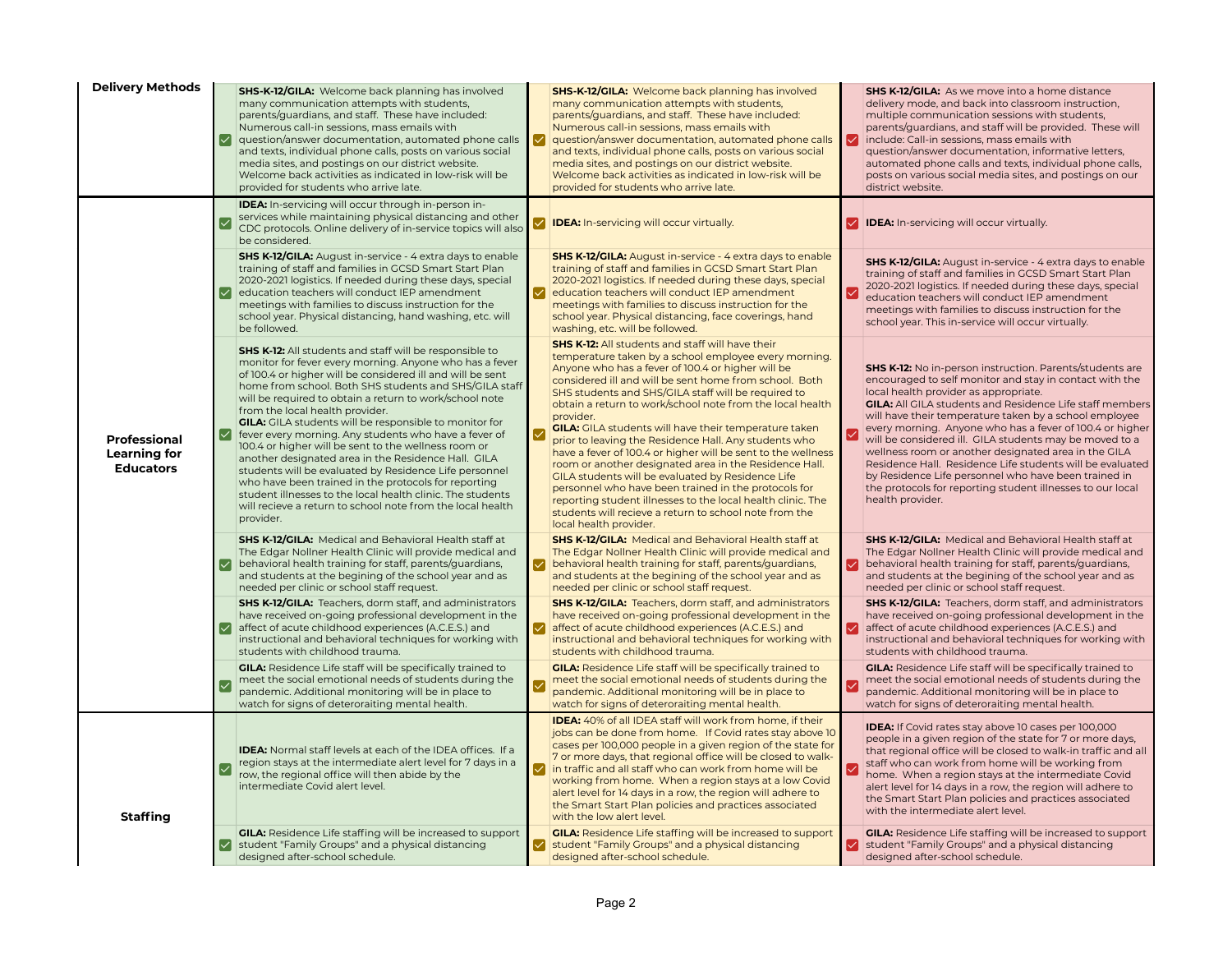|                                                |   | <b>SHS K-12/GILA:</b> Staff reassigned as needed for COVID-19<br>related travel and supervisory duties.                                                                                                                                                                                                                                                                                                                                                                                                                                                                                                       |   | <b>SHS K-12/GILA:</b> Staff reassigned as needed for COVID-19<br>related travel and supervisory duties.                                                                                                                                                                                                                                                                                                                                                                                                                                                                                                                                                                                                                                                                                                                                                                                                                                                                                                                                                     |   | SHS K-12/GILA: Staff reassigned as needed for COVID-19<br>related travel and supervisory duties.                                                                                                                                                                                                                                                                                                                                                                                                                                                                                                                                                                                                                                                                                                             |
|------------------------------------------------|---|---------------------------------------------------------------------------------------------------------------------------------------------------------------------------------------------------------------------------------------------------------------------------------------------------------------------------------------------------------------------------------------------------------------------------------------------------------------------------------------------------------------------------------------------------------------------------------------------------------------|---|-------------------------------------------------------------------------------------------------------------------------------------------------------------------------------------------------------------------------------------------------------------------------------------------------------------------------------------------------------------------------------------------------------------------------------------------------------------------------------------------------------------------------------------------------------------------------------------------------------------------------------------------------------------------------------------------------------------------------------------------------------------------------------------------------------------------------------------------------------------------------------------------------------------------------------------------------------------------------------------------------------------------------------------------------------------|---|--------------------------------------------------------------------------------------------------------------------------------------------------------------------------------------------------------------------------------------------------------------------------------------------------------------------------------------------------------------------------------------------------------------------------------------------------------------------------------------------------------------------------------------------------------------------------------------------------------------------------------------------------------------------------------------------------------------------------------------------------------------------------------------------------------------|
|                                                |   | SHS K-12/GILA: One maintenance/custodian to be<br>reassigned for cleaning purposes on both campuses.                                                                                                                                                                                                                                                                                                                                                                                                                                                                                                          |   | <b>SHS K-12/GILA:</b> One maintenance/custodian to be<br>reassigned for cleaning purposes on both campuses.                                                                                                                                                                                                                                                                                                                                                                                                                                                                                                                                                                                                                                                                                                                                                                                                                                                                                                                                                 |   | SHS K-12/GILA: One maintenance/custodian to be<br>reassigned for cleaning purposes on both campuses.                                                                                                                                                                                                                                                                                                                                                                                                                                                                                                                                                                                                                                                                                                         |
| <b>Additional</b><br><b>Considerations</b>     | M | IDEA: Clubs, groups and extra-curricular activities will be<br>considered on a case-by-case basis. Standardized testing<br>administration will be considered if rates are in the low<br>risk category, provided testing space allowing for<br>adequate spacing is available. The decision to test will be<br>made no later than 2/19/21. Indoor graduation<br>ceremonies will be allowed, provided Covid mitigation<br>procedures are followed following CDC, State of Alaska<br>and Federal guidelines. The decision whether<br>ceremonies will be inside or outside will be made no later<br>than March 1.  |   | <b>IDEA:</b> All indoor clubs, groups and extra-curricular<br>activities will be suspended. Some outdoor activities may<br>be considered on a case-by-case basis provided the<br>entire activity is outdoors and appropriate distancing and<br>other precautions can be adhered to. Standardized<br>testing administration will be considered if rates are in<br>the medium risk category, provided testing space<br>allowing for adequate spacing is available and<br>appropriate mitigation plans can be adhered to. The<br>decision to test will be made no later than 2/19/21.<br>Standardized testing will not take place in any region<br>where the alert level is high at any time within 7 days of<br>the planned date of test administration. Indoor<br>graduation ceremonies will be considered on a case-by-<br>case basis, with the determining factors being crowd size<br>and Covid mitigation practices. Outdoor graduation<br>ceremonies will be encouraged. The decision to move<br>ceremonies outside will be made no later than March 1. |   | <b>IDEA:</b> All clubs, groups and extra-curricular activities will<br>be suspended. Standardized testing will be cancelled by<br>2/19/21 for every region that is in the high category on<br>2/19/21. No indoor, in-person graduation ceremonies will<br>be allowed to take place. The decision whether to move<br>ceremonies outdoors will take place no later than March<br>1. Standardized testing will not take place in any region<br>where the alert level is high at any time within 7 days of<br>the planned date of test administration.                                                                                                                                                                                                                                                           |
|                                                |   | <b>SHS K-12/GILA:</b> Teachers will create a two-day<br>contingency packet of academic work to be used if<br>school must be closed to "hunker down" in red. Teachers<br>will use these two days to prepare and disseminate<br>distance delivery instruction during the remainder of the<br>"hunker down" timeframe.                                                                                                                                                                                                                                                                                           |   | <b>SHS K-12/GILA: Teachers will create a two-day</b><br>contingency packet of academic work to be used if<br>school must be closed to "hunker down" in red. Teachers<br>will use these two days to prepare and disseminate<br>distance delivery instruction during the remainder of the<br>"hunker down" timeframe.                                                                                                                                                                                                                                                                                                                                                                                                                                                                                                                                                                                                                                                                                                                                         |   | <b>SHS K-12/GILA:</b> Transition to distance learning of<br>instruction.                                                                                                                                                                                                                                                                                                                                                                                                                                                                                                                                                                                                                                                                                                                                     |
|                                                |   | <b>IDEA:</b> Staff will communicate regularly with IDEA families<br>via phone, email, text and Microsoft Teams to maintain<br>support, compliance and to ensure that student<br>educational progress is being monitored and that<br>families are having educational successes. Families may<br>stop by the offices from time to time with physical<br>distancing in effect.                                                                                                                                                                                                                                   |   | <b>IDEA:</b> Staff will communicate regularly with IDEA families<br>via phone, email, text and Microsoft Teams to maintain<br>support, compliance and to ensure that student<br>educational progress is being monitored and that<br>families are having educational successes. Families may<br>stop by the offices from time to time with physical<br>distancing in effect. Masking for all persons over the age<br>of 5 will be in effect for those people without a bona fide<br>medical or other reason.                                                                                                                                                                                                                                                                                                                                                                                                                                                                                                                                                 |   | IDEA: Staff will communicate regularly with IDEA families<br>via phone, email, text and Microsoft Teams to maintain<br>support, compliance and to ensure that student<br>educational progress is being monitored and that<br>families are having educational successes. If Covid rates<br>stay above 10 cases per 100,000 people in a given region<br>of the state for 7 or more days, that regional office will be<br>closed to walk-in traffic and all staff who can work from<br>home will be working from home. All staff will be able to<br>be connected to our parents and students through<br>telephone, email videoconferencing and text. Parents will<br>have access to all IDEA forms and services through our<br>website. All clubs, groups and extra-curricular activities<br>will be suspended. |
|                                                |   | <b>IDEA:</b> Administrators will hold regular staff meetings.<br>IDEA Field Reps will send twice-weekly emails to parents<br>with information and updates. IDEA will send periodic<br>surveys to allow for parent and staff input on relevant<br>topics.                                                                                                                                                                                                                                                                                                                                                      | ⋈ | <b>IDEA:</b> Administrators will hold regular staff meetings.<br>IDEA Field Reps will send twice-weekly emails to parents<br>with information and updates. IDEA will send periodic<br>surveys to allow for parent and staff input on relevant<br>topics.                                                                                                                                                                                                                                                                                                                                                                                                                                                                                                                                                                                                                                                                                                                                                                                                    | ⋈ | <b>IDEA:</b> Administrators will hold regular staff meetings.<br>IDEA Field Reps will send twice-weekly emails to parents<br>with information and updates. IDEA will send periodic<br>surveys to allow for parent and staff input on relevant<br>topics.                                                                                                                                                                                                                                                                                                                                                                                                                                                                                                                                                     |
| <b>Connections with</b><br><b>Stakeholders</b> |   | <b>SHS K-12/GILA:</b> All admissions and COVID-19-related<br>practices, quarantine restrictions, or changes made to<br>such, will be commuicated to parents and quardians<br>promptly and using the following methods: mass emails,<br>automated phone calls and texts, scheduled audio<br>O conferences, Microsoft Teams meetings, social media,<br>and notifications on our school website and on radio<br>station KIYU. Multiple informational meetings and<br>communiques will occur prior to the start of the school<br>year, and after any changes affecting students,<br>parents/guardians, and staff. | M | <b>SHS K-12/GILA:</b> All admissions and COVID-19-related<br>practices, quarantine restrictions, or changes made to<br>such, will be commuicated to parents and quardians<br>promptly and using the following methods: mass emails,<br>automated phone calls and texts, scheduled audio<br>conferences, Microsoft Teams meetings, social media,<br>and notifications on our school website and on radio<br>station KIYU. Multiple informational meetings and<br>communiques will occur prior to the start of the school<br>year, and after any changes affecting students,<br>parents/guardians, and staff.                                                                                                                                                                                                                                                                                                                                                                                                                                                 | ☑ | <b>SHS K-12/GILA:</b> All admissions and COVID-19-related<br>practices, quarantine restrictions, or changes made to<br>such, will be commuicated to parents and quardians<br>promptly and using the following methods: mass emails,<br>automated phone calls and texts, scheduled audio<br>conferences, Microsoft Teams meetings, social media,<br>and notifications on our school website and on radio<br>station KIYU. Multiple informational meetings and<br>communiques will occur prior to the start of the school<br>year, and after any changes affecting students,<br>parents/guardians, and staff.                                                                                                                                                                                                  |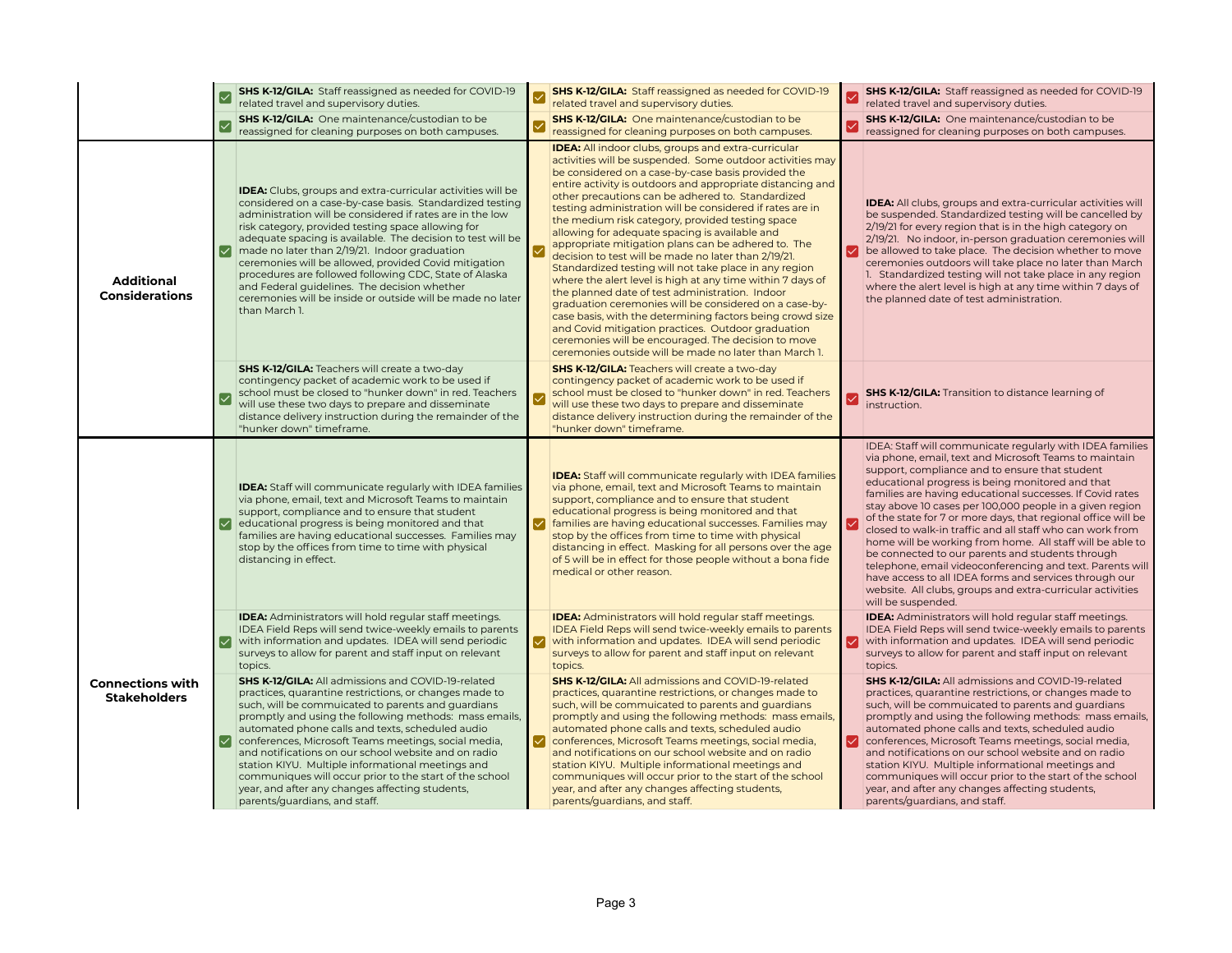**SHS K-12/GILA:** Communication with students, parents/guardians, staff, Parent Advisory Councils, and local Galena agencies will occur regularly or until a change is deemed necessary by school administration or representatives of various local Galena agencies. Local Galena agencies to include representatives from the  $\overline{\mathbf{v}}$ Edgar Nollner Health Clinic, the Galena City Council, City Travel Coordinators, and the Louden Tribal Council. Communication methods will include those listed in the GCSD Smart Start Plan 2020-2021 as well as during inservices and staff meetings.

**SHS K-12/GILA:** Communication with students, parents/guardians, staff, Parent Advisory Councils, and local Galena agencies will occur regularly or until a change is deemed necessary by school administration or representatives of various local Galena agencies. Local Galena agencies to include representatives from the Edgar Nollner Health Clinic, the Galena City Council, City Travel Coordinators, and the Louden Tribal Council. Communication methods will include those listed in the GCSD Smart Start Plan 2020-2021 as well as during inservices and staff meetings.

**SHS K-12/GILA:** Communication with students, parents/guardians, staff, Parent Advisory Councils, and local Galena agencies will occur regularly or until a change is deemed necessary by school administration or representatives of various local Galena agencies. Local Galena agencies to include representatives from the Edgar Nollner Health Clinic, the Galena City Council, City Travel Coordinators, and the Louden Tribal Council. Communication methods will include those listed in the GCSD Smart Start Plan 2020-2021 as well as during inservices and staff meetings.

☑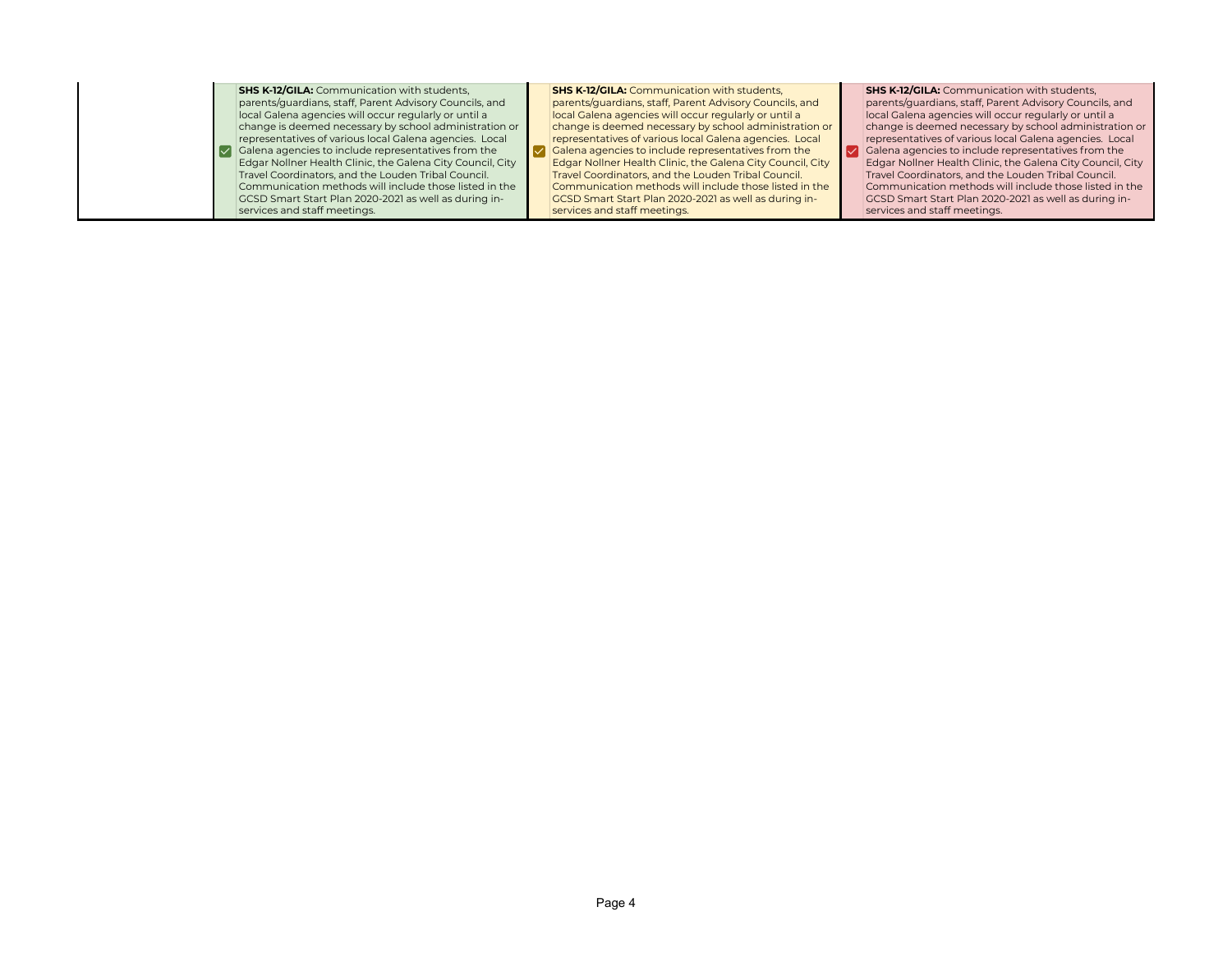## **Galena City School District: CONDITIONS FOR LEARNING**

Describe how the district will ensure the following conditions for learning will be addressed in a low, medium, and high risk environment for all students. To view the definition and parameters for each risk environment, visit <u>https://bit.ly/akss-guidance.</u>

|   | <b>Low Risk</b>                                                                                                                                                                                                                                                                                                                                                                                                                                                                                                                                                                                                                   |   | <b>Medium Risk</b>                                                                                                                                                                                                                                                                                                                                                                                                                                                                                                                                                                                                                                                                                                                                                                                                                                                                                                                                                                                                                                                                                                                                                                                                                                                                                                                                                                                                                                                                                                                                         |    | <b>High Risk</b>                                                                                                                                                                                                                                                                                                                                                                                                                                                                                                         |
|---|-----------------------------------------------------------------------------------------------------------------------------------------------------------------------------------------------------------------------------------------------------------------------------------------------------------------------------------------------------------------------------------------------------------------------------------------------------------------------------------------------------------------------------------------------------------------------------------------------------------------------------------|---|------------------------------------------------------------------------------------------------------------------------------------------------------------------------------------------------------------------------------------------------------------------------------------------------------------------------------------------------------------------------------------------------------------------------------------------------------------------------------------------------------------------------------------------------------------------------------------------------------------------------------------------------------------------------------------------------------------------------------------------------------------------------------------------------------------------------------------------------------------------------------------------------------------------------------------------------------------------------------------------------------------------------------------------------------------------------------------------------------------------------------------------------------------------------------------------------------------------------------------------------------------------------------------------------------------------------------------------------------------------------------------------------------------------------------------------------------------------------------------------------------------------------------------------------------------|----|--------------------------------------------------------------------------------------------------------------------------------------------------------------------------------------------------------------------------------------------------------------------------------------------------------------------------------------------------------------------------------------------------------------------------------------------------------------------------------------------------------------------------|
| ☑ | <b>GCSD:</b> The District reserves the right to deny admission<br>to a school facility if an individual is not in compliance<br>with a local. State, or federal health mandate.                                                                                                                                                                                                                                                                                                                                                                                                                                                   | M | <b>GCSD:</b> The District reserves the right to deny admission<br>to a school facility if an individual is not in compliance<br>with a local. State, or federal health mandate.                                                                                                                                                                                                                                                                                                                                                                                                                                                                                                                                                                                                                                                                                                                                                                                                                                                                                                                                                                                                                                                                                                                                                                                                                                                                                                                                                                            | ✓  | <b>GCSD:</b> The District reserves the right to deny admission<br>to a school facility if an individual is not in compliance<br>with a local. State, or federal health mandate.                                                                                                                                                                                                                                                                                                                                          |
|   | <b>IDEA:</b> Students will homeschool. Parents and students<br>will come to the IDEA offices as necessary to meet with<br>staff and access materials. Appointments will be<br>recommended to maintain adequate numbers to<br>maintain physical distancing. Clubs and student activities<br>will be considered on case-by-case basis. Facemasks will<br>be required for all staff and visitors to IDEA offices. oThe<br>number of people in each office will be monitored and<br>limited in order to maintain physical distancing of at least<br>six feet between all people in the office who are not from<br>the same household. |   | <b>IDEA:</b> Students will homeschool. Parents and students<br>will come to the IDEA offices as necessary to meet with<br>staff and access materials. Appointments will be<br>recommended to maintain adequate numbers to<br>maintain physical distancing. The number of people in<br>each office will be monitored and limited in order to<br>maintain physical distancing of at least six feet between<br>all people in the office who are not from the same<br>household. All clubs, groups and extra-curricular<br>activities will be suspended. Some outdoor activities may<br>be considered on a case-by-case basis provided the entire<br>activity is outdoors and appropriate distancing and other<br>precautions can be adhered to. Masking for all persons<br>over the age of 5 will be in effect for those people without<br>a bona fide medical condition or other valid reason. 40%<br>of all staff who can do their jobs from home will be<br>working from home. If Covid rates stay above 10 cases<br>per 100,000 people in a given region of the state for 7 or<br>more days, that regional office will be closed to walk-in<br>traffic and all staff who can work from home will be<br>working from home. Also, the office will adhere to all<br>policies associated with the high risk alert level. When a<br>particular region stays in the low alert level consistently,<br>for more than 14 days without ever going back into the<br>high alert level, the office will return to the policies<br>associated with the low alert level. | ∨  | <b>IDEA:</b> If Covid rates stay above 10 cases per 100,000<br>people in a given region of the state for 7 or more days,<br>that regional office will be closed to walk-in traffic and all<br>staff who can work from home will be working from<br>home. When a particular region stays in the<br>Intermediate alert level or lower consistently, for more<br>than 14 days without ever going back into the high alert<br>level, the office will return to the policies associated with<br>the intermediate alert level. |
|   | <b>GILA:</b> Students do not depart for Galena unless they<br>present a physician or medical center report stating that<br>they were tested for COVID-19 within the past 72 hours<br>$\vee$ and that test was negative. There are some locations that $\vee$<br>do not have the ability to get results back in the 72 hour<br>window; those students will test prior to departing for<br>Galena and then re-test once they land in Galena.                                                                                                                                                                                        |   | <b>GILA:</b> Students do not depart for Galena unless they<br>present a physician or medical center report stating that<br>they were tested for COVID-19 within the past 72 hours<br>and that test was negative. There are some locations that<br>do not have the ability to get results back in the 72 hour<br>window; those students will test prior to departing for<br>Galena and then re-test once they land in Galena.                                                                                                                                                                                                                                                                                                                                                                                                                                                                                                                                                                                                                                                                                                                                                                                                                                                                                                                                                                                                                                                                                                                               | Ⅳ  | <b>GILA:</b> While in High Risk status, students will not be<br>traveling to Galena.                                                                                                                                                                                                                                                                                                                                                                                                                                     |
|   | <b>GILA:</b> Per City Ordinance as of 2/23/2021, arriving students<br>with a negative COVID-19 test do not need to shelter-in-<br>place/quarantine. They will test at the clinic on the 7th<br>day after arrival.                                                                                                                                                                                                                                                                                                                                                                                                                 |   | <b>GILA:</b> Students are quarantined upon arrival for<br>approximately 10 days (post-quarantine testing at end of<br>day 7 with test results within 3 days).                                                                                                                                                                                                                                                                                                                                                                                                                                                                                                                                                                                                                                                                                                                                                                                                                                                                                                                                                                                                                                                                                                                                                                                                                                                                                                                                                                                              | ∣✓ | <b>GILA:</b> Students are not arriving, so no need for<br>quarantine.                                                                                                                                                                                                                                                                                                                                                                                                                                                    |
|   | <b>SHS K-12/GILA:</b> Galena's local medical authority Dr.<br>Tamara Huntington advises whether SHS/GILA schools<br>are Low Risk, Medium Risk, or High Risk. GCSD<br>appreciates Dr. Huntington's consultation thus far and<br>plans to continue following the advice of the local<br>medical authority. Dr. Huntington is GCSD's primary<br>contact with the medical profession.                                                                                                                                                                                                                                                 |   | <b>SHS K-12/GILA:</b> Galena's local medical authority Dr.<br>Tamara Huntington advises whether SHS/GILA schools<br>are Low Risk, Medium Risk, or High Risk. GCSD<br>appreciates Dr. Huntington's consultation thus far and<br>plans to continue following the advice of the local<br>medical authority. Dr. Huntington is GCSD's primary<br>contact with the medical profession.                                                                                                                                                                                                                                                                                                                                                                                                                                                                                                                                                                                                                                                                                                                                                                                                                                                                                                                                                                                                                                                                                                                                                                          | ∨  | <b>SHS K-12/GILA:</b> Galena's local medical authority Dr.<br>Tamara Huntington advises whether SHS/GILA schools<br>are Low Risk, Medium Risk, or High Risk. GCSD<br>appreciates Dr. Huntington's consultation thus far and<br>plans to continue following the advice of the local<br>medical authority. Dr. Huntington is GCSD's primary<br>contact with the medical profession.                                                                                                                                        |
| M | <b>SHS K-12/GILA:</b> Students attend school in person 5 days a<br>week. Various adjustments made to meals and passing<br>periods to alleviate hallway congestion and allow for<br>physical distancing. Ongoing discussions regarding<br>staggered start times for high school classes.                                                                                                                                                                                                                                                                                                                                           | ∨ | <b>SHS K-12/GILA:</b> Students attend school in person 5 days a<br>week. Various adjustments made to meals and passing<br>periods to alleviate hallway congestion and allow for<br>physical distancing. Ongoing discussions regarding<br>staggered start times for high school classes.                                                                                                                                                                                                                                                                                                                                                                                                                                                                                                                                                                                                                                                                                                                                                                                                                                                                                                                                                                                                                                                                                                                                                                                                                                                                    | M  | <b>SHS/GILA 9-12:</b> Students do not attend school within<br>school facilities. All education is distance delivered using<br>age-appropriate strategies.                                                                                                                                                                                                                                                                                                                                                                |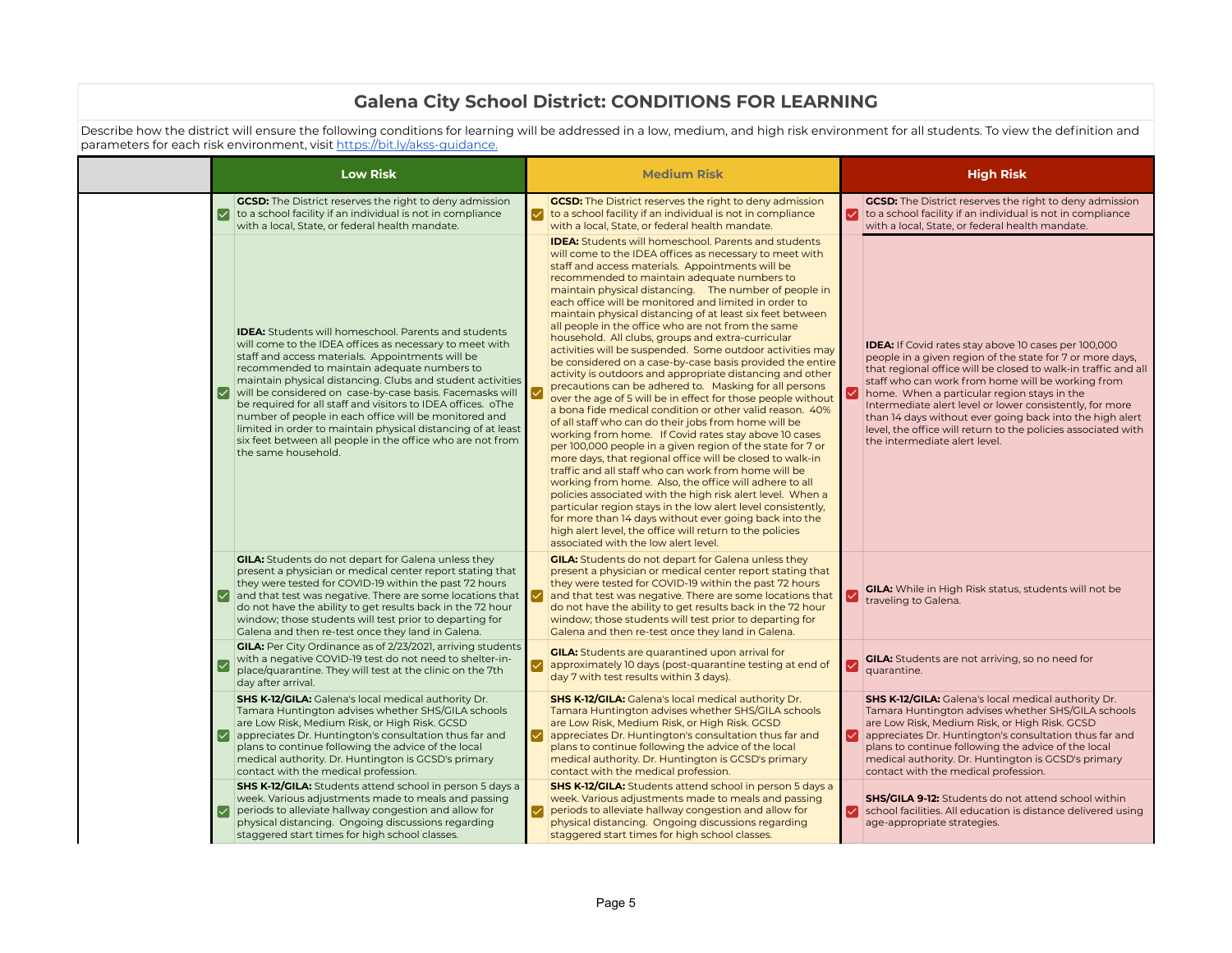|                                              | Ⅳ   | <b>SHS K-12/GILA:</b> Faculty, staff and students wear masks.<br>Students will have their personal masks sealed in<br>separate bags for use during the week. Masks will be<br>laundered daily by school staff or parents/quardians<br>when appropriate.                                                                                                                                                                                                                                                                                                                                                                  | ✓ | <b>SHS K-12/GILA:</b> Faculty, staff and students wear masks.<br>Students will have their personal masks sealed in<br>separate bags for use during the week. Masks will be<br>laundered daily by school staff or parents/quardians<br>when appropriate.                                                                                                                                                                                                                                                                                                                                                                          | ◡                       | N/A: No in-person instruction in condition red.                                                                                                                                                                                                                                                                                                                                                                                                                             |
|----------------------------------------------|-----|--------------------------------------------------------------------------------------------------------------------------------------------------------------------------------------------------------------------------------------------------------------------------------------------------------------------------------------------------------------------------------------------------------------------------------------------------------------------------------------------------------------------------------------------------------------------------------------------------------------------------|---|----------------------------------------------------------------------------------------------------------------------------------------------------------------------------------------------------------------------------------------------------------------------------------------------------------------------------------------------------------------------------------------------------------------------------------------------------------------------------------------------------------------------------------------------------------------------------------------------------------------------------------|-------------------------|-----------------------------------------------------------------------------------------------------------------------------------------------------------------------------------------------------------------------------------------------------------------------------------------------------------------------------------------------------------------------------------------------------------------------------------------------------------------------------|
|                                              |     | <b>SHS K-12/GILA:</b> Student seating 6 ft apart, facing same<br>direction.                                                                                                                                                                                                                                                                                                                                                                                                                                                                                                                                              |   | <b>SHS K-12/GILA:</b> Student seating 6 ft apart, facing same<br>direction.                                                                                                                                                                                                                                                                                                                                                                                                                                                                                                                                                      |                         | V N/A: No in-person instruction in condition red.                                                                                                                                                                                                                                                                                                                                                                                                                           |
| <b>Health and Safety</b><br><b>Protocols</b> |     | SHS K-12/GILA: Recess-staggered schedule and<br>classroom breaks scheduled. Frequent cleaning after<br>gym use. Extra classroom cleaning of common touch<br>areas by teacher and students using approved cleaning<br>supllies.                                                                                                                                                                                                                                                                                                                                                                                           | ✓ | <b>SHS K-12/GILA: Recess-staggered schedule and</b><br>classroom breaks scheduled. Frequent cleaning after<br>gym use. Extra classroom cleaning of common touch<br>areas by teacher and students using approved cleaning<br>supllies.                                                                                                                                                                                                                                                                                                                                                                                            | $\vert\mathcal{S}\vert$ | N/A: No in-person instruction in condition red.                                                                                                                                                                                                                                                                                                                                                                                                                             |
|                                              |     | <b>SHS K-12/GILA:</b> Bathroom and water bottle filling breaks-<br>rotation.                                                                                                                                                                                                                                                                                                                                                                                                                                                                                                                                             |   | <b>SHS K-12/GILA:</b> Bathroom and water bottle filling breaks-<br>rotation.                                                                                                                                                                                                                                                                                                                                                                                                                                                                                                                                                     |                         | V N/A: No in-person instruction in condition red.                                                                                                                                                                                                                                                                                                                                                                                                                           |
|                                              |     | <b>SHS K-12/GILA: Posters reminding students-staff</b><br>regarding physical distancing, masks, hand-washing, and<br>physical distancing. Electronic messages on the display<br>board. Reminders on the website.                                                                                                                                                                                                                                                                                                                                                                                                         |   | <b>SHS K-12/GILA: Posters reminding students-staff</b><br>regarding physical distancing, masks, hand-washing, and<br>physical distancing. Electronic messages on the display<br>board. Reminders on the website.                                                                                                                                                                                                                                                                                                                                                                                                                 | $\blacktriangledown$    | N/A: No in-person instruction in condition red.                                                                                                                                                                                                                                                                                                                                                                                                                             |
|                                              |     | <b>SHS K-12/GILA:</b> Students enter and exit through<br>designated areas. Patterns for student movement will be<br>established and marked (tape on floor, signage, etc.) to<br>minimize exposure.                                                                                                                                                                                                                                                                                                                                                                                                                       |   | <b>SHS K-12/GILA:</b> Students enter and exit through<br>designated areas. Patterns for student movement will be<br>established and marked (tape on floor, signage, etc.) to<br>minimize exposure.                                                                                                                                                                                                                                                                                                                                                                                                                               |                         | N/A: No in-person instruction in condition red.                                                                                                                                                                                                                                                                                                                                                                                                                             |
|                                              |     | <b>SHS K-12/GILA:</b> In addition to standard daily cleaning,<br>teachers, students, and staff will assist in cleaning<br>throughout the instructional day. Classroom surfaces will<br>be wiped down per CDC quidelines at the end of each<br>class period. Campuses will be deep cleaned due to<br>exposure or recommendation from medical personnel.                                                                                                                                                                                                                                                                   |   | <b>SHS K-12/GILA:</b> In addition to standard daily cleaning,<br>teachers, students, and staff will assist in cleaning<br>throughout the instructional day. Classroom surfaces will<br>be wiped down per CDC guidelines at the end of each<br>class period. Campuses will be deep cleaned due to<br>exposure or recommendation from medical personnel.                                                                                                                                                                                                                                                                           |                         | SHS K-12/GILA: In addition to standard daily cleaning,<br>staff will assist in cleaning throughout the work day per<br>CDC guidelines in areas of the facilities in use by essential<br>staff. Work spaces will be deep cleaned due to exposure<br>or recommendation from medical personnel.<br>Instructional spaces and student transportation vehicles<br>will be deep cleaned to ready those spaces for use after<br>coming out of "hunker down" (red) operational zone. |
|                                              | I∨l | <b>SHS K-12:</b> Students are served breakfast and lunch in<br>large gym (possibly small gym also for K-8) at tables<br>where seating is assigned by group and is placed in<br>physical distancing configuration. Students will not use<br>the serving line. Meals will be served to them in their<br>designated seating areas.<br><b>GILA:</b> Based on advice from our local medical authority,<br>students living in our Residence Hall will eat in their<br>dedicated "Family Groups." During times of low risk,<br>"Family Groups" consist of one large female "Family<br>Group" and one large male "Family Group." | ✓ | <b>SHS K-12:</b> Students are served breakfast and lunch in<br>large gym (possibly small gym for K-8) at tables where<br>seating is assigned by group and is placed in physical<br>distancing configuration. Students will not be using the<br>serving line. Meals will be served to them in their<br>designated seating areas.<br><b>GILA:</b> Based on advice from our local medical authority,<br>students living in our Residence Hall will eat in their<br>dedicated "Family Groups." During times of medium risk,<br>"Family Groups" consist of two smaller female "Family<br>Groups" and tw smaller male "Family Groups." | $\overline{\mathbf{v}}$ | <b>SHS K-12:</b> Breakfast and lunch will be delivered to<br>students' places of residence.<br><b>GILA:</b> Based on advice from our local medical authority,<br>students living in our Residence Hall will receive takeout<br>meals delivered to their dorm rooms.                                                                                                                                                                                                         |
|                                              |     | <b>SHS K-12/GILA: Administration will inform parents of</b><br>protocols for releasing a student who has been identified<br>to be ill while at school. Ill students will be isolated with a<br>staff member until a parent arrives. The parent/guardian<br>will enter and exit the building via designated entry and<br>exit points.                                                                                                                                                                                                                                                                                     |   | <b>SHS K-12/GILA: Administration will inform parents of</b><br>protocols for releasing a student who has been identified<br>to be ill while at school. Ill students will be isolated with a<br>staff member until a parent arrives. The parent/guardian<br>will enter and exit the building via designated entry and<br>exit points.                                                                                                                                                                                                                                                                                             |                         | N/A: No in-person instruction in condition red.                                                                                                                                                                                                                                                                                                                                                                                                                             |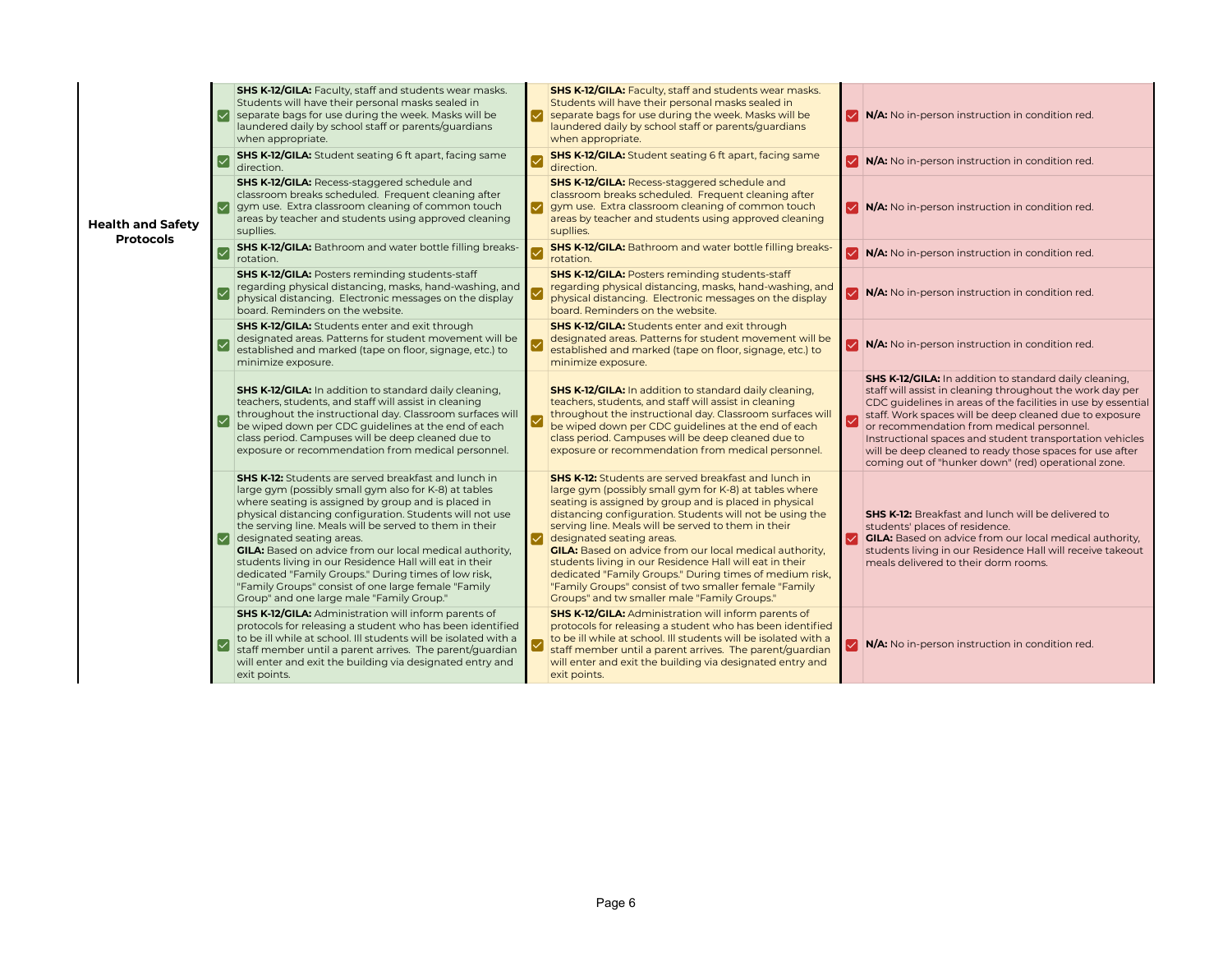|                          | ⋈ | <b>SHS K-12:</b> All students and staff will be responsible to<br>monitor for fever every morning. Anyone who has a fever<br>of 100.4 or higher will be considered ill and will be sent<br>home from school. Both SHS students and SHS/GILA staff<br>will be required to obtain a return to work/school note<br>from the local health provider.<br><b>GILA:</b> GILA students will be responsible to monitor for<br>fever every morning. Any students who have a fever of<br>100.4 or higher will be sent to the wellness room or<br>another designated area in the Residence Hall. GILA<br>students will be evaluated by Residence Life personnel<br>who have been trained in the protocols for reporting<br>student illnesses to the local health clinic. The students<br>will recieve a return to school note from the local health<br>provider. |     | <b>SHS K-12:</b> All students and staff will have their<br>temperature taken by a school employee every morning.<br>Anyone who has a fever of 100.4 or higher will be sent<br>home from school. SHS students will be required to<br>obtain a "return to school" note from a medical provider,<br>and SHS/GILA staff will be required to obtain a "return to<br>work" note from a medical provider.<br><b>GILA:</b> GILA students will have their temperature taken<br>prior to leaving the Residence Hall in the morning. Any<br>students who have a fever of 100.4 or higher will be sent<br>to the wellness room or another designated area in the<br>Residence Hall. GILA students will be evaluated by<br>Residence Life personnel who have been trained in the<br>protocols for reporting student illnesses to the local<br>health clinic. Students are to receive a "return to school"<br>note from the local health provider. | √ | <b>SHS K-12:</b> No in-person instruction. Parents/students are<br>encouraged to self monitor and stay in contact with the<br>local health provider as appropriate.<br><b>GILA:</b> All GILA students and Residence Life staff<br>members will have their temperature taken by a school<br>employee every morning. Anyone who has a fever of<br>100.4 or higher will be considered ill. GILA students may<br>be moved to a wellness room or another designated area<br>in the GILA Residence Hall. Residence Life students will<br>be evaluated by Residence Life personnel who have been<br>trained in the protocols for reporting student illnesses to<br>our local health clinic. |
|--------------------------|---|-----------------------------------------------------------------------------------------------------------------------------------------------------------------------------------------------------------------------------------------------------------------------------------------------------------------------------------------------------------------------------------------------------------------------------------------------------------------------------------------------------------------------------------------------------------------------------------------------------------------------------------------------------------------------------------------------------------------------------------------------------------------------------------------------------------------------------------------------------|-----|--------------------------------------------------------------------------------------------------------------------------------------------------------------------------------------------------------------------------------------------------------------------------------------------------------------------------------------------------------------------------------------------------------------------------------------------------------------------------------------------------------------------------------------------------------------------------------------------------------------------------------------------------------------------------------------------------------------------------------------------------------------------------------------------------------------------------------------------------------------------------------------------------------------------------------------|---|--------------------------------------------------------------------------------------------------------------------------------------------------------------------------------------------------------------------------------------------------------------------------------------------------------------------------------------------------------------------------------------------------------------------------------------------------------------------------------------------------------------------------------------------------------------------------------------------------------------------------------------------------------------------------------------|
|                          |   | <b>SHS K-12/GILA:</b> GILA campus will be considered a "closed<br>campus" for students during the entire instructional day.<br>High school students on the SHS campus may purchase<br>"Grab & Go" foodstuffs at the Coffee Shop and Sweetsirs.                                                                                                                                                                                                                                                                                                                                                                                                                                                                                                                                                                                                      |     | <b>SHS K-12/GILA:</b> Both SHS and GILA campuses will be<br>considered "closed campuses" for students during the<br>entire instructional day. Local medical authority advice is<br>to work with local businesses for potential "take out<br>delivery" options for lunch.                                                                                                                                                                                                                                                                                                                                                                                                                                                                                                                                                                                                                                                             |   | V N/A: No in-person instruction in condition red.                                                                                                                                                                                                                                                                                                                                                                                                                                                                                                                                                                                                                                    |
|                          |   | <b>SHS K-12/GILA:</b> Clear barriers installed around food<br>service areas, high traffic staff work areas, and teacher's<br>desks if desired. HEPA filters in K-8 classrooms because of<br>student numbers and in high school classrooms upon<br>teacher request. Prior to first day of class, a professional<br>HVAC company inspected and ensured maximum<br>filtered outside air ventilation within school facilities.                                                                                                                                                                                                                                                                                                                                                                                                                          | ✓   | <b>SHS K-12/GILA:</b> Clear barriers installed around food<br>service areas, high traffic staff work areas, and teacher's<br>desks if desired. HEPA filters in K-8 classrooms because of<br>student numbers and in high school classrooms upon<br>teacher request. Prior to first day of class, a professional<br>HVAC company inspected and ensured maximum<br>filtered outside air ventilation within school facilities.                                                                                                                                                                                                                                                                                                                                                                                                                                                                                                           |   | <b>SHS K-12/GILA:</b> Clear barriers installed around food<br>service areas, high traffic staff work areas, and teacher's<br>desks if desired. HEPA filters in K-8 classrooms because<br>of student numbers and in high school classrooms upon<br>teacher request. Prior to first day of class, a professional<br>HVAC company inspected and ensured maximum<br>filtered outside air ventilation within school facilities.                                                                                                                                                                                                                                                           |
|                          |   | <b>IDEA:</b> Students will homeschool. Parents and students<br>will come to the IDEA offices as necessary to meet with<br>staff and access materials. Appointments will be<br>recommended to maintain adequate numbers to<br>maintain physical distancing. Clubs and student activities<br>will be considered on case-by-case basis. Facemasks will<br>be required for all staff and visitors five and above.                                                                                                                                                                                                                                                                                                                                                                                                                                       | ∣✓∣ | <b>IDEA:</b> Students will homeschool. Parents and students<br>will come to the IDEA offices as necessary to meet with<br>staff and access materials. Appointments will be<br>recommended to maintain adequate numbers to<br>maintain physical distancing. All indoor clubs, groups and $\vert \triangledown$<br>extra-curricular activities will be suspended. OUtdoor<br>activities will be considered on a case-by-base basis.<br>Facemasks will be mandated for all staff and visitors to<br>IDEA offices over the age of 5.                                                                                                                                                                                                                                                                                                                                                                                                     |   | IDEA: Staff will communicate regularly with IDEA families<br>via phone, email, text and Microsoft Teams to maintain<br>support, compliance and to ensure that student<br>educational progress is being monitored and that<br>families are having educational successes. If Covid rates<br>stay above 10 cases per 100,000 people in a given region<br>of the state for 7 or more days, that regional office will be<br>closed to walk-in traffic and all staff who can work from<br>home will be working from home.                                                                                                                                                                  |
| <b>Parent and Family</b> | ✓ | <b>SHS K-12/GILA:</b> All adults entering the building must<br>wear masks, and use designated entrance and exit<br>locations.                                                                                                                                                                                                                                                                                                                                                                                                                                                                                                                                                                                                                                                                                                                       | M   | SHS K-12/GILA: All adults entering the building must<br>wear masks, and use designated entrance and exit<br>locations.                                                                                                                                                                                                                                                                                                                                                                                                                                                                                                                                                                                                                                                                                                                                                                                                               |   | <b>SHS K-12/GILA:</b> Only essential personnel will be allowed<br>in the building and will practice all safety and cleaning<br>protocols. Entrance into the building by any any non-<br>essential personnel must be approved by the<br>Superintendent.                                                                                                                                                                                                                                                                                                                                                                                                                               |
| <b>Engagement</b>        |   | <b>SHS K-12/GILA:</b> All admissions and COVID-19-related<br>practices, quarantine restrictions, or changes made to<br>such, will be commuicated to parents and quardians<br>promptly and using the following methods: mass emails,<br>automated phone calls and texts, scheduled audio<br>O conferences, Microsoft Teams meetings, social media,<br>and notifications on our school website and on radio<br>station KIYU. Multiple informational meetings and<br>communiques will occur prior to the start of the school<br>year, and after any changes affecting students,<br>parents/guardians, and staff.                                                                                                                                                                                                                                       | ⋈   | <b>SHS K-12/GILA: All admissions and COVID-19-related</b><br>practices, quarantine restrictions, or changes made to<br>such, will be commuicated to parents and quardians<br>promptly and using the following methods: mass emails,<br>automated phone calls and texts, scheduled audio<br>conferences, Microsoft Teams meetings, social media,<br>and notifications on our school website and on radio<br>station KIYU. Multiple informational meetings and<br>communiques will occur prior to the start of the school<br>year, and after any changes affecting students,<br>parents/quardians, and staff.                                                                                                                                                                                                                                                                                                                          | ☑ | <b>SHS K-12/GILA: All admissions and COVID-19-related</b><br>practices, quarantine restrictions, or changes made to<br>such, will be commuicated to parents and quardians<br>promptly and using the following methods: mass emails,<br>automated phone calls and texts, scheduled audio<br>conferences, Microsoft Teams meetings, social media,<br>and notifications on our school website and on radio<br>station KIYU. Multiple informational meetings and<br>communiques will occur prior to the start of the school<br>year, and after any changes affecting students,<br>parents/guardians, and staff.                                                                          |
|                          |   | <b>SHS K-12/GILA: Parents/families and school will</b><br>collaborate to update contact information.                                                                                                                                                                                                                                                                                                                                                                                                                                                                                                                                                                                                                                                                                                                                                |     | <b>SHS K-12/GILA: Parents/families and school will</b><br>collaborate to update contact information.                                                                                                                                                                                                                                                                                                                                                                                                                                                                                                                                                                                                                                                                                                                                                                                                                                 |   | <b>SHS K-12/GILA: Parents/families and school will</b><br>collaborate to update contact information.                                                                                                                                                                                                                                                                                                                                                                                                                                                                                                                                                                                 |
|                          |   | <b>IDEA:</b> Staff will communicate regularly with IDEA families<br>via phone, email, text and Microsoft Teams to maintain<br>support, compliance and to ensure that student<br>educational progress is being monitored and that<br>families are having educational successes.                                                                                                                                                                                                                                                                                                                                                                                                                                                                                                                                                                      |     | <b>IDEA:</b> Staff will communicate regularly with IDEA families<br>via phone, email, text and Micrsoft Teams to maintain<br>support, compliance and to ensure that student<br>educational progress is being monitored and that<br>families are having educational successes.                                                                                                                                                                                                                                                                                                                                                                                                                                                                                                                                                                                                                                                        |   | <b>IDEA:</b> Staff will communicate regularly with IDEA families<br>via phone, email, text and Microsoft Teams to maintain<br>support, compliance and to ensure that student<br>educational progress is being monitored and that<br>students are making adequate educational progress.                                                                                                                                                                                                                                                                                                                                                                                               |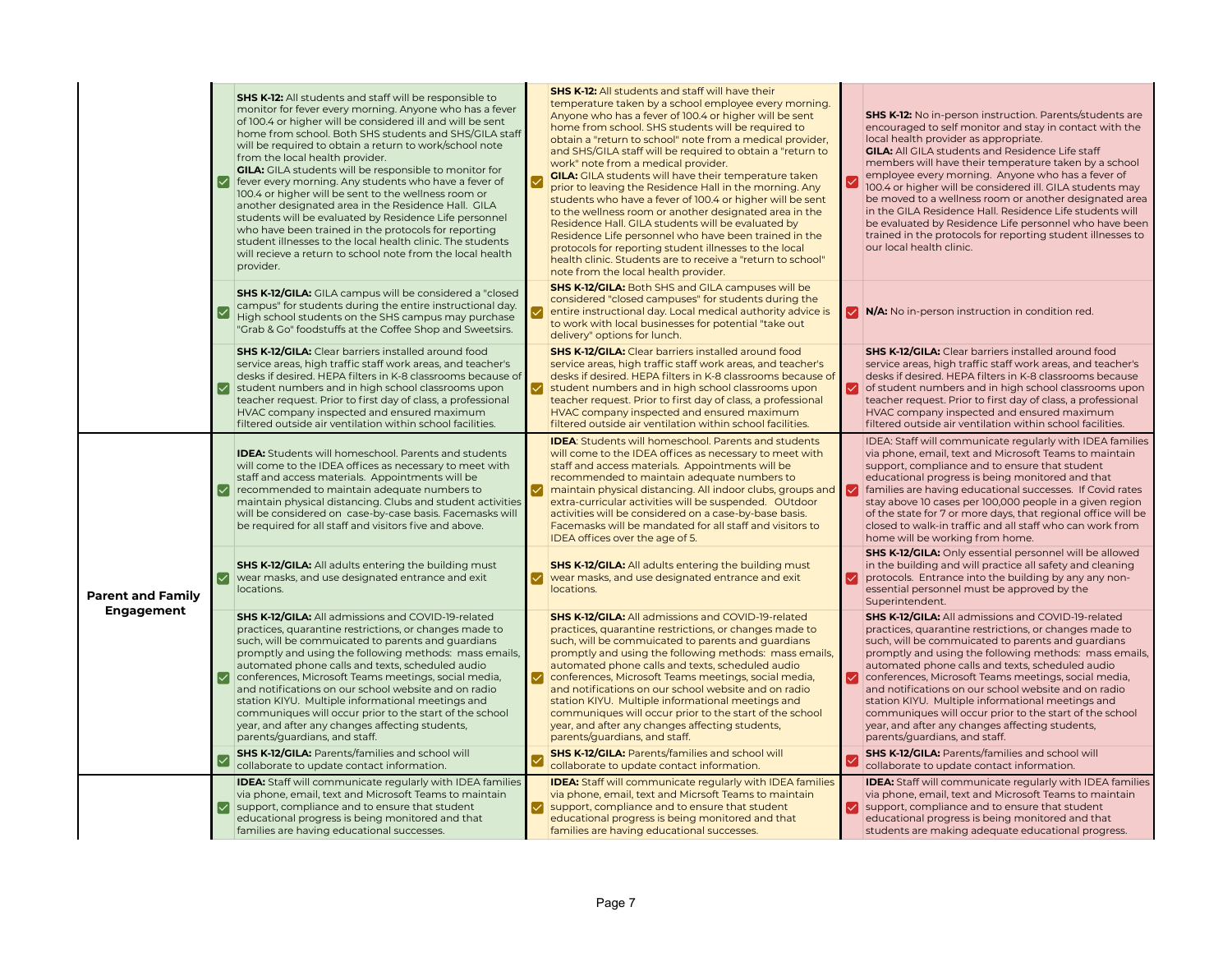|                                                                                 | ⋉                       | IDEA: May consider some extra-curricular activities where<br>physical distancing and other COVID-19 protocols are in<br>place.                                                                                                                                                                                                                                                                                                                                                                                                                                                                                    | <b>IDEA:</b> All indoor clubs, groups and extra-curricular<br>activities will be suspended. Some outdoor activities may<br>be considered on a case-by-case basis with physical<br>distancing and other COVID-19 protocols in place.                                                                                                                                                                                                                                                                                                                                                                                        |   | <b>IDEA:</b> All clubs, groups and extra-curricular activities will<br>be cancelled.                                                                                                                                                                                                         |
|---------------------------------------------------------------------------------|-------------------------|-------------------------------------------------------------------------------------------------------------------------------------------------------------------------------------------------------------------------------------------------------------------------------------------------------------------------------------------------------------------------------------------------------------------------------------------------------------------------------------------------------------------------------------------------------------------------------------------------------------------|----------------------------------------------------------------------------------------------------------------------------------------------------------------------------------------------------------------------------------------------------------------------------------------------------------------------------------------------------------------------------------------------------------------------------------------------------------------------------------------------------------------------------------------------------------------------------------------------------------------------------|---|----------------------------------------------------------------------------------------------------------------------------------------------------------------------------------------------------------------------------------------------------------------------------------------------|
| Wraparound<br><b>Support and</b><br>Community<br><b>Services</b>                | ∣✓                      | <b>SHS K-12:</b> Students are served breakfast and lunch in<br>large gym (possibly small gym also for K-8) at tables<br>where seating is assigned by group and is placed in<br>physical distancing configuration. Students will not use<br>the serving line. Meals will be served to them in their<br>designated seating areas.<br>GILA: Based on advice from our local medical authority,<br>students living in our Residence Hall will eat in their<br>dedicated "Family Groups." During times of low risk,<br>"Family Groups" consist of one large female "Family<br>Group" and one large male "Family Group." | <b>SHS K-12:</b> Students are served breakfast and lunch in<br>large gym (possibly small gym for K-8) at tables where<br>seating is assigned by group and is placed in physical<br>distancing configuration. Students will not be using the<br>serving line. Meals will be served to them in their<br>designated seating areas.<br>GILA: Based on advice from our local medical authority,<br>students living in our Residence Hall will eat in their<br>dedicated "Family Groups." During times of medium risk,<br>"Family Groups" consist of two smaller female "Family<br>Groups" and two smaller male "Family Groups." |   | <b>SHS K-12:</b> Breakfast and lunch will be delivered to<br>students' places of residence.<br><b>GILA:</b> Based on advice from our local medical authority,<br>students living in our Residence Hall will receive takeout<br>meals delivered to their dorm rooms.                          |
|                                                                                 | $\overline{\checkmark}$ | <b>SHS K-12/GILA: Medical and Behavioral Health staff at</b><br>The Edgar Nollner Health Clinic are available to help see<br>students, parents/guardians, and staff for their medical<br>and behavioral health needs.                                                                                                                                                                                                                                                                                                                                                                                             | <b>SHS K-12/GILA: Medical and Behavioral Health staff at</b><br>The Edgar Nollner Health Clinic are available to help see<br>students, parents/guardians, and staff for their medical<br>and behavioral health needs.                                                                                                                                                                                                                                                                                                                                                                                                      | ☑ | <b>SHS K-12/GILA:</b> Medical and Behavioral Health staff at<br>The Edgar Nollner Health Clinic are available to help see<br>students, parents/guardians, and staff for their medical<br>and behavioral health needs.                                                                        |
|                                                                                 | ∣✓∣                     | <b>SHS K-12/GILA: Medical and Behavioral Health staff at</b><br>The Edgar Nollner Health Clinic will provide medical and<br>behavioral health training for staff, parents/guardians,<br>and students at the begining of the school year and as<br>needed per clinic or school staff request.                                                                                                                                                                                                                                                                                                                      | <b>SHS K-12/GILA:</b> Medical and Behavioral Health staff at<br>The Edgar Nollner Health Clinic will provide medical and<br>behavioral health training for staff, parents/guardians,<br>and students at the begining of the school year and as<br>needed per clinic or school staff request.                                                                                                                                                                                                                                                                                                                               | M | <b>SHS K-12/GILA:</b> Medical and Behavioral Health staff at<br>The Edgar Nollner Health Clinic will provide medical and<br>behavioral health training for staff, parents/guardians,<br>and students at the begining of the school year and as<br>needed per clinic or school staff request. |
|                                                                                 | l✓l                     | <b>IDEA:</b> Students do not need transportation.                                                                                                                                                                                                                                                                                                                                                                                                                                                                                                                                                                 | <b>IDEA:</b> Students do not need transportation.                                                                                                                                                                                                                                                                                                                                                                                                                                                                                                                                                                          |   | <b>IDEA:</b> Students do not need transportation.                                                                                                                                                                                                                                            |
|                                                                                 | $\triangledown$         | <b>SHS K-12:</b> Busses will be used to transport students.<br>Seats will be assigned and physical distancing observed.<br>Students from the same family will be allowed to sit<br>together.                                                                                                                                                                                                                                                                                                                                                                                                                      | <b>SHS K-12:</b> Busses will be used to transport students.<br>Seats will be assigned and physical distancing observed.<br>Students from the same family will be allowed to sit<br>together.                                                                                                                                                                                                                                                                                                                                                                                                                               |   | SHS K-12: Students are at home                                                                                                                                                                                                                                                               |
|                                                                                 | $\checkmark$            | <b>SHS K-12:</b> Busses will be cleaned daily. Frequently<br>touched surfaces will be sanitized between each use.                                                                                                                                                                                                                                                                                                                                                                                                                                                                                                 | <b>SHS K-12:</b> Busses will be cleaned daily. Frequently<br>touched surfaces will be sanitized between each use.                                                                                                                                                                                                                                                                                                                                                                                                                                                                                                          | ⋈ | N/A: No in-person instruction in condition red.                                                                                                                                                                                                                                              |
| Transportation                                                                  |                         | SHS K-12: Students will wear face masks on the bus.                                                                                                                                                                                                                                                                                                                                                                                                                                                                                                                                                               | <b>IDEA:</b> Students will homeschool. Parents and students<br>will come to the IDEA offices as necessary to meet with<br>staff and access materials. Appointments will be<br>recommended to maintain adequate numbers to<br>maintain physical distancing. All indoor clubs, groups and<br>extra-curricular activities will be suspended. Outdoor<br>activities will be considered on a case-by-base basis.<br>Facemasks will be mandated for all staff and visitors to<br>IDEA offices over the age of 5.                                                                                                                 |   | <b>V</b> N/A: No in-person instruction in condition red.                                                                                                                                                                                                                                     |
|                                                                                 |                         | <b>SHS K-12:</b> Parents may transport their own students if<br>they desire.                                                                                                                                                                                                                                                                                                                                                                                                                                                                                                                                      | <b>SHS K-12:</b> Parents may transport their own students if<br>they desire.                                                                                                                                                                                                                                                                                                                                                                                                                                                                                                                                               |   | V N/A: No in-person instruction in condition red.                                                                                                                                                                                                                                            |
|                                                                                 | $\overline{\checkmark}$ | <b>GILA:</b> Students will be transported in vehicles that consist<br>only of members of their "Family Group" and staff<br>assigned to that "Family Group." During times of low risk,<br>"Family Groups" consist of one large female "Family<br>Group" and one large male "Family Group." Masks will be<br>worn at all times in vehicles.                                                                                                                                                                                                                                                                         | <b>GILA:</b> Students will be transported in vehicles that consist<br>only of members of their "Family Group" and staff<br>assigned to that "Family Group." During times of medium<br>risk, "Family Groups" consist of two smaller female<br>"Family Groups" and two smaller male "Family Groups."<br>Masks will be worn at all times in vehicles.                                                                                                                                                                                                                                                                         | ⊻ | <b>GILA:</b> There will be no non-essential transportation of<br>students.                                                                                                                                                                                                                   |
|                                                                                 | $\checkmark$            | <b>GCSD:</b> Employees will maintain medical confidentiality                                                                                                                                                                                                                                                                                                                                                                                                                                                                                                                                                      | <b>GCSD:</b> Employees will maintain medical confidentiality                                                                                                                                                                                                                                                                                                                                                                                                                                                                                                                                                               | Ⅳ | <b>GCSD:</b> Employees will maintain medical confidentiality                                                                                                                                                                                                                                 |
|                                                                                 | $\overline{\vee}$       | regarding students and their families.<br><b>SHS K-12/GILA:</b> Teachers and school officials will work<br>with counselors and families to address and minimize<br>anxiety/confusion and work to create a safe and secure<br>environment for learning.                                                                                                                                                                                                                                                                                                                                                            | regarding students and their families.<br><b>SHS K-12/GILA:</b> Teachers and school officials will work<br>with counselors and families to address and minimize<br>anxiety and work to create a safe and secure<br>environment for learning.                                                                                                                                                                                                                                                                                                                                                                               | Ⅳ | regarding students and their families.<br><b>SHS K-12/GILA:</b> Teachers and school officials will work<br>with counselors and families to address and minimize<br>anxiety and work to create a safe and secure envornment<br>for learning.                                                  |
| <b>Trauma-Informed</b><br><b>Practices and Social</b><br><b>Emotional Needs</b> | ∣✓∣                     | SHS K-12/GILA: Teachers, dorm staff, and administrators<br>have received on-going professional development in the<br>affect of acute childhood experiences (A.C.E.S.) and<br>instructional and behavioral techniques for working with<br>students with childhood trauma.                                                                                                                                                                                                                                                                                                                                          | <b>SHS K-12/GILA:</b> Teachers, dorm staff, and administrators<br>have received on-going professional development in the<br>affect of acute childhood experiences (A.C.E.S.) and<br>instructional and behavioral techniques for working with<br>students with childhood trauma.                                                                                                                                                                                                                                                                                                                                            | ☑ | <b>SHS K-12/GILA:</b> Teachers, dorm staff, and administrators<br>have received on-going professional development in the<br>affect of acute childhood experiences (A.C.E.S.) and<br>instructional and behavioral techniques for working with<br>students with childhood trauma.              |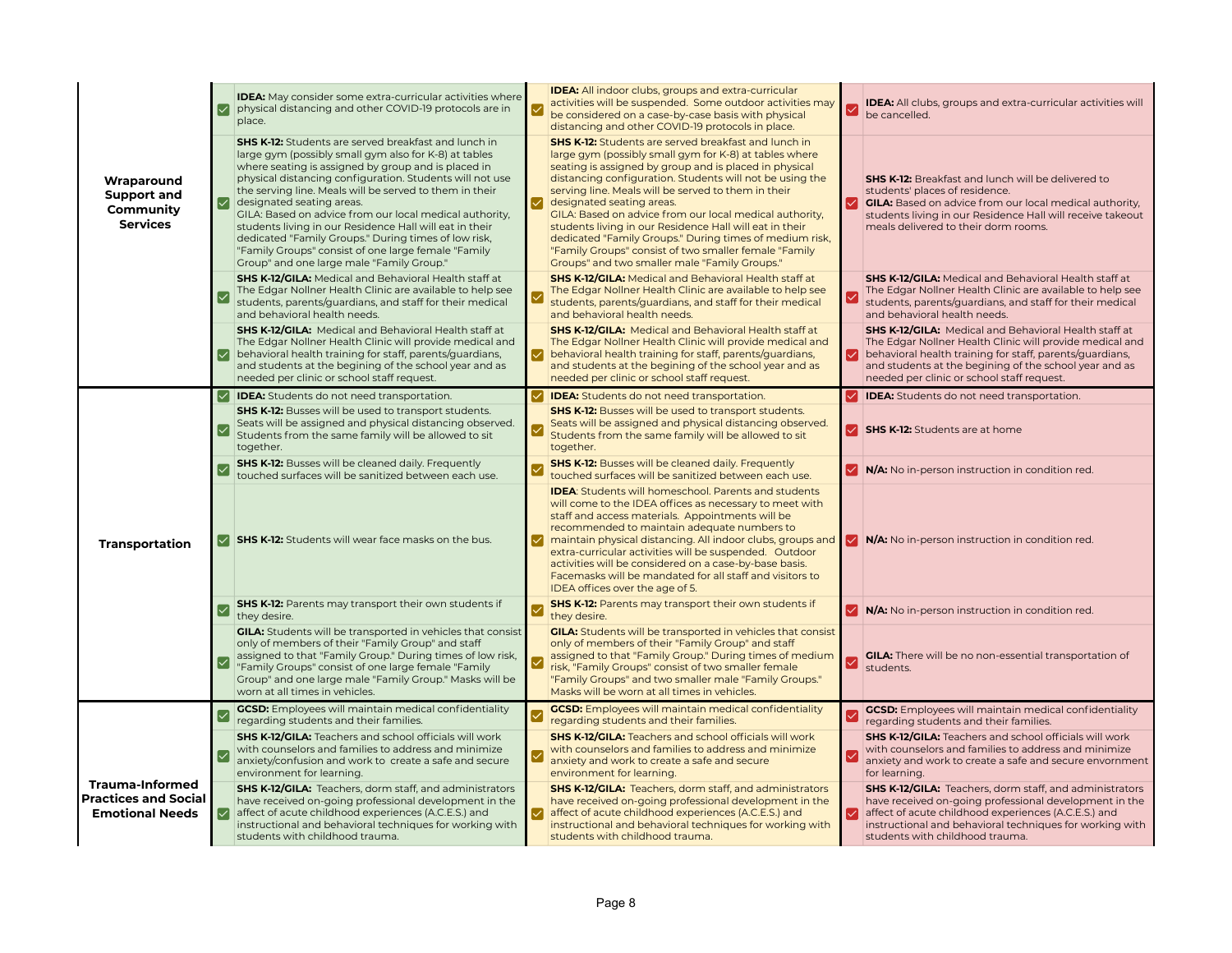|                                                |                          | <b>GILA:</b> Residence Life staff will be specifically trained to<br>meet the social emotional needs of students during the<br>pandemic. Additional monitoring will be in place to<br>watch for signs of deteroraiting mental health.                                                                                                                                                                                                                                                                                                                                                                       | ∣√ | <b>GILA:</b> Residence Life staff will be specifically trained to<br>meet the social emotional needs of students during the<br>pandemic. Additional monitoring will be in place to<br>watch for signs of deteroraiting mental health.                                                                                                                                                                                                                                                                                                                                                                                                                                                                                                                                                                                                                                                                                                                                                                                                    | ∣✓ | <b>GILA:</b> Residence Life staff will be specifically trained to<br>meet the social emotional needs of students during the<br>pandemic. Additional monitoring will be in place to<br>watch for signs of deteroraiting mental health.                                                                                                                                                                                                                                                                                                                                                                |
|------------------------------------------------|--------------------------|-------------------------------------------------------------------------------------------------------------------------------------------------------------------------------------------------------------------------------------------------------------------------------------------------------------------------------------------------------------------------------------------------------------------------------------------------------------------------------------------------------------------------------------------------------------------------------------------------------------|----|------------------------------------------------------------------------------------------------------------------------------------------------------------------------------------------------------------------------------------------------------------------------------------------------------------------------------------------------------------------------------------------------------------------------------------------------------------------------------------------------------------------------------------------------------------------------------------------------------------------------------------------------------------------------------------------------------------------------------------------------------------------------------------------------------------------------------------------------------------------------------------------------------------------------------------------------------------------------------------------------------------------------------------------|----|------------------------------------------------------------------------------------------------------------------------------------------------------------------------------------------------------------------------------------------------------------------------------------------------------------------------------------------------------------------------------------------------------------------------------------------------------------------------------------------------------------------------------------------------------------------------------------------------------|
|                                                | M                        | <b>IDEA:</b> Students will homeschool. Parents and students<br>will come to the IDEA offices as necessary to meet with<br>staff and access materials. Appointments will be<br>recommended to maintain adequate numbers to<br>maintain physical distancing. Clubs and student activities<br>will be considered on case-by-case basis. Facemasks will<br>be required for all staff and visitors five and above.                                                                                                                                                                                               |    | <b>IDEA:</b> Students will homeschool. Parents and students<br>will come to the IDEA offices as necessary to meet with<br>staff and access materials. Appointments will be<br>recommended to maintain adequate numbers to<br>maintain physical distancing. Facemasks will be required<br>for all staff and visitors five and above.                                                                                                                                                                                                                                                                                                                                                                                                                                                                                                                                                                                                                                                                                                      |    | IDEA: If Covid rates stay above 10 cases per 100,000<br>people in a given region of the state for 7 or more days,<br>that regional office will be closed to walk-in traffic and all<br>staff who can work from home will be working from<br>home.                                                                                                                                                                                                                                                                                                                                                    |
| "Welcome Back"<br>Planning                     | l✓l                      | <b>SHS K-12/GILA:</b> Individual baskets for each student with<br>their own supplies, to include masks, tissue, water bottle,<br>hand sanitizer, approved PPE, and welcome back gifts.                                                                                                                                                                                                                                                                                                                                                                                                                      |    | <b>SHS K-12/GILA:</b> Individual baskets for each student with<br>their own supplies, to include masks, tissue, water bottle,<br>hand sanitizer, approved PPE, and welcome back gifts.                                                                                                                                                                                                                                                                                                                                                                                                                                                                                                                                                                                                                                                                                                                                                                                                                                                   | ∨  | <b>SHS K-12/GILA: Adminstrators and teachers will set up</b><br>conference calls to aquaint parents/quardians, students,<br>staff, with new protocols.                                                                                                                                                                                                                                                                                                                                                                                                                                               |
|                                                | $ \mathcal{S} $          | <b>SHS-K-12/GILA:</b> Welcome back planning has involved<br>many communication attempts with students,<br>parents/guardians, and staff. These have included:<br>Numerous call-in sessions, mass emails with<br>question/answer documentation, automated phone calls<br>and texts, individual phone calls, posts on various social<br>media sites, and postings on our district website.<br>Welcome back activities as indicated in low-risk will be<br>provided for students who arrive late.                                                                                                               |    | <b>SHS-K-12/GILA:</b> Welcome back planning has involved<br>many communication attempts with students,<br>parents/guardians, and staff. These have included:<br>Numerous call-in sessions, mass emails with<br>question/answer documentation, automated phone calls<br>and texts, individual phone calls, posts on various social<br>media sites, and postings on our district website.<br>Welcome back activities as indicated in low-risk will be<br>provided for students who arrive late.                                                                                                                                                                                                                                                                                                                                                                                                                                                                                                                                            |    | <b>SHS K-12/GILA:</b> As we move into a home distance<br>delivery mode, and back into classroom instruction,<br>multiple communication sessions with students,<br>parents/guardians, and staff will be provided. These will<br>include: Call-in sessions, mass emails with<br>question/answer documentation, informative letters,<br>automated phone calls and texts, individual phone calls,<br>posts on various social media sites, and postings on our<br>district website.                                                                                                                       |
| <b>Additional</b><br><b>Considerations</b>     |                          | <b>SHS K-12/GILA:</b> Teachers will establish protocols to begin<br>the day to institute hand-cleaning and wearing masks.                                                                                                                                                                                                                                                                                                                                                                                                                                                                                   |    | <b>SHS K-12/GILA:</b> Teachers will establish protocols to begin<br>the day to institute hand-cleaning and wearing masks.                                                                                                                                                                                                                                                                                                                                                                                                                                                                                                                                                                                                                                                                                                                                                                                                                                                                                                                | ◡  | N/A: No in-person instruction in condition red.                                                                                                                                                                                                                                                                                                                                                                                                                                                                                                                                                      |
|                                                | $\overline{\mathcal{M}}$ | <b>IDEA:</b> Staff will communicate regularly with IDEA families<br>via phone, email, text and Microsoft Teams to maintain<br>support, compliance and to ensure that student<br>educational progress is being monitored and that<br>families are having educational successes. Families may<br>stop by the offices from time to time with physical<br>distancing in effect.                                                                                                                                                                                                                                 |    | <b>IDEA:</b> Staff will communicate regularly with IDEA families<br>via phone, email, text and Microsoft Teams to maintain<br>support, compliance and to ensure that student<br>educational progress is being monitored and that<br>families are having educational successes. Students will<br>homeschool. Parents and students will come to the IDEA<br>offices as necessary to meet with staff and access<br>materials. Appointments will be recommended to<br>maintain adequate numbers to maintain physical<br>distancing. All indoor clubs, groups and extra-curricular<br>activities will be suspended. Some outdoor activities may<br>be considered on a case-by-case basis provided the entire<br>activity is outdoors and appropriate distancing and other<br>precautions can be adhered to. Masking for all persons<br>over the age of 5 will be in effect for those people without<br>a bona fide medical condition or other valid reason. 40%<br>of all staff who can do their jobs from home will be<br>working from home. |    | <b>IDEA:</b> If Covid rates stay above 10 cases per 100,000<br>people in a given region of the state for 7 or more days,<br>that regional office will be closed to walk-in traffic and all<br>staff who can work from home will be working from<br>home. Staff will communicate regularly with IDEA<br>families via phone, email, text and Microsoft Teams to<br>maintain support, compliance and to ensure that<br>student educational progress is being monitored and<br>that families are having educational successes.                                                                           |
| <b>Connections with</b><br><b>Stakeholders</b> |                          | <b>IDEA:</b> Administrators will hold regular staff meetings.<br>IDEA Field Reps will send twice-weekly emails to parents<br>with information and updates. IDEA will send periodic<br>surveys to allow for parent and staff input on relevant<br>topics.                                                                                                                                                                                                                                                                                                                                                    |    | <b>IDEA:</b> Administrators will hold regular staff meetings.<br>IDEA Field Reps will send twice-weekly emails to parents<br>with information and updates. IDEA will send periodic<br>surveys to allow for parent and staff input on relevant<br>topics.                                                                                                                                                                                                                                                                                                                                                                                                                                                                                                                                                                                                                                                                                                                                                                                 | ⋈  | <b>IDEA:</b> Administrators will hold regular staff meetings.<br>IDEA Field Reps will send twice-weekly emails to parents<br>with information and updates. IDEA will send periodic<br>surveys to allow for parent and staff input on relevant<br>topics.                                                                                                                                                                                                                                                                                                                                             |
|                                                | M                        | <b>SHS K-12/GILA: All admissions and COVID-19-related</b><br>practices, quarantine restrictions, or changes made to<br>such, will be commuicated to parents and guardians<br>promptly and using the following methods: mass emails,<br>automated phone calls and texts, scheduled audio<br>conferences, Microsoft Teams meetings, social media,<br>and notifications on our school website and on radio<br>station KIYU. Multiple informational meetings and<br>communiques will occur prior to the start of the school<br>year, and after any changes affecting students,<br>parents/guardians, and staff. | ✓  | <b>SHS K-12/GILA: All admissions and COVID-19-related</b><br>practices, quarantine restrictions, or changes made to<br>such, will be commuicated to parents and guardians<br>promptly and using the following methods: mass emails,<br>automated phone calls and texts, scheduled audio<br>conferences, Microsoft Teams meetings, social media,<br>and notifications on our school website and on radio<br>station KIYU. Multiple informational meetings and<br>communiques will occur prior to the start of the school<br>year, and after any changes affecting students,<br>parents/guardians, and staff.                                                                                                                                                                                                                                                                                                                                                                                                                              | M  | SHS K-12/GILA: All admissions and COVID-19-related<br>practices, quarantine restrictions, or changes made to<br>such, will be commuicated to parents and guardians<br>promptly and using the following methods: mass emails,<br>automated phone calls and texts, scheduled audio<br>conferences, Microsoft Teams meetings, social media,<br>and notifications on our school website and on radio<br>station KIYU. Multiple informational meetings and<br>communiques will occur prior to the start of the school<br>year, and after any changes affecting students,<br>parents/guardians, and staff. |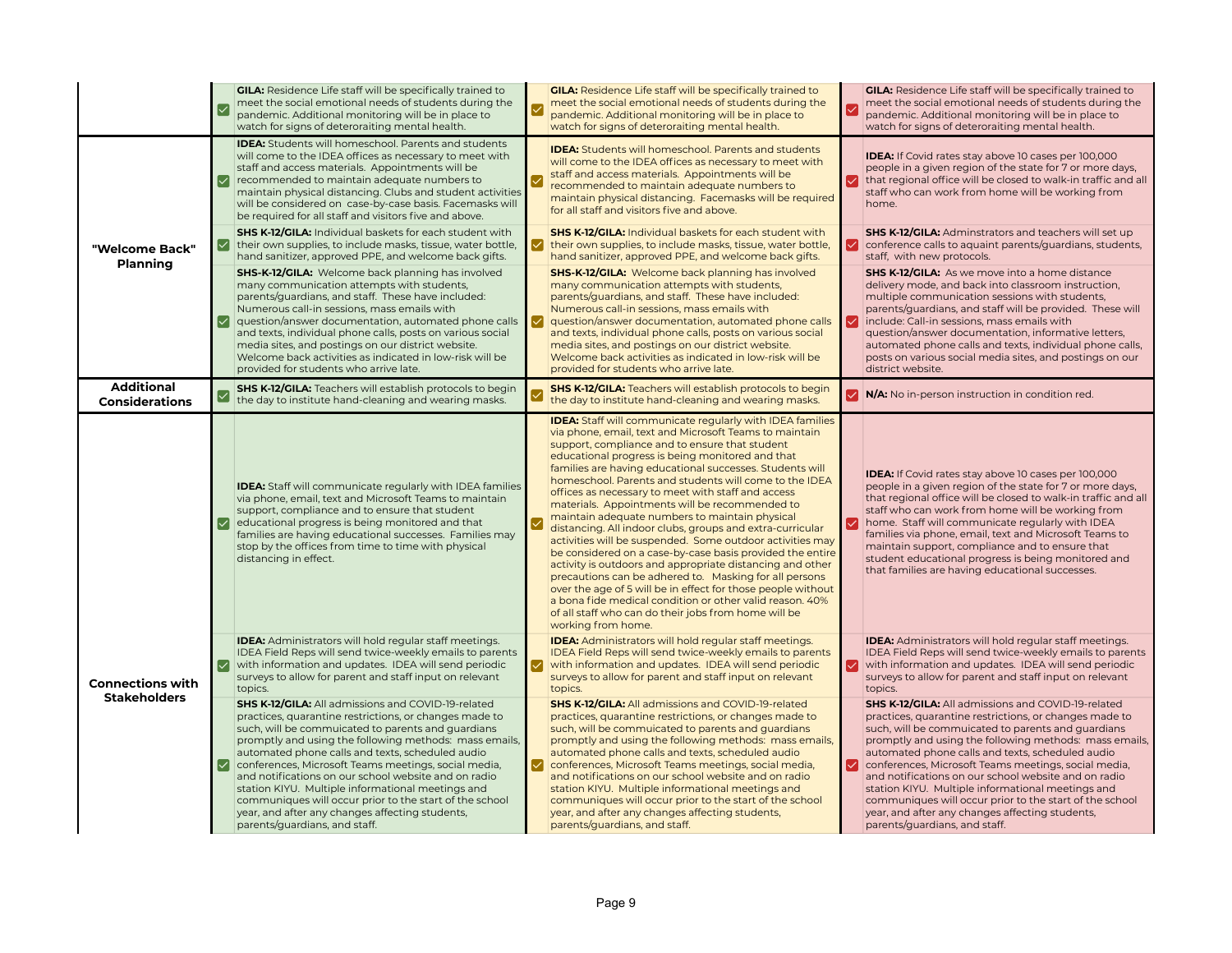**SHS K-12/GILA:** Communication with students, parents/guardians, staff, Parent Advisory Councils, and local Galena agencies will occur regularly or until a change is deemed necessary by school administration or representatives of various local Galena agencies. Local  $\triangledown$  Galena agencies to include representatives from the Edgar Nollner Health Clinic, the Galena City Council, City Travel Coordinators, and the Louden Tribal Council. Communication methods will include those listed in the GCSD Smart Start Plan 2020-2021 as well as during inservices and staff meetings..

**SHS K-12/GILA: Communication with students,** parents/guardians, staff, Parent Advisory Councils, and local Galena agencies will occur regularly or until a change is deemed necessary by school administration or representatives of various local Galena agencies. Local Galena agencies to include representatives from the Edgar Nollner Health Clinic, the Galena City Council, City Travel Coordinators, and the Louden Tribal Council. Communication methods will include those listed in the GCSD Smart Start Plan 2020-2021 as well as during inservices and staff meetings..

 $\blacktriangledown$ 

**SHS K-12/GILA:** Communication with students, parents/guardians, staff, Parent Advisory Councils, and local Galena agencies will occur regularly or until a change is deemed necessary by school administration or representatives of various local Galena agencies. Local Galena agencies to include representatives from the Edgar Nollner Health Clinic, the Galena City Council, City Travel Coordinators, and the Louden Tribal Council. Communication methods will include those listed in the GCSD Smart Start Plan 2020-2021 as well as during inservices and staff meetings..

☑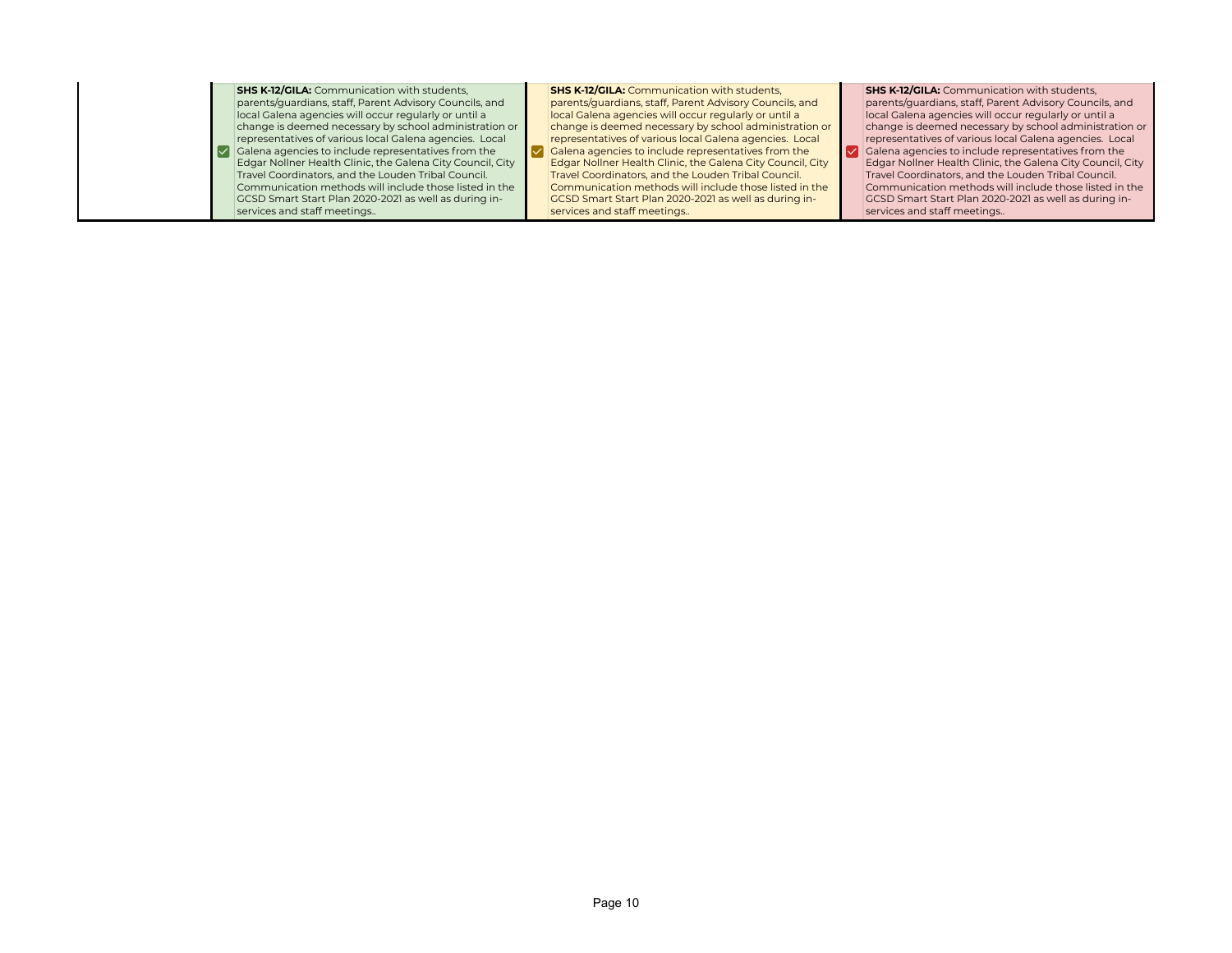## **Galena City School District: CAPACITIES FOR LEARNING**

Describe how the district will ensure the following conditions for learning will be addressed in a low, medium, and high risk environment for all students. To view the definition and parameters for each risk environment, visit https://bit.ly/akss-guidance.

|                                    |     | <b>Low Risk</b>                                                                                                                                                                                                                                                                                                                                                                                                                                                                                                                                                                                                                                                                                                                                                                                                                                                                                                                                                                                                                                                                                                                                                                                                                                                                                                                                                                                                                                                                                                                                                                                                                                                                                                          |   | <b>Medium Risk</b>                                                                                                                                                                                                                                                                                                                                                                                                                                                                                                                                                                                                                                                                                                                                                                                                                                                                                                                                                                                                                                                                                                                                                                                                                                                                                                                                                                                                                                                                                                                                                                                                                                                                                                       |   | <b>High Risk</b>                                                                                                                                                                                                                                                                                                                                                                                                                                                                                                                                                                                                                                                                                                                                                                                                                                                                                                                                                                                                                                                                                                                                                                                                                                                                                                                                                                                                                                                                                                                                                                                                                                                                                                         |
|------------------------------------|-----|--------------------------------------------------------------------------------------------------------------------------------------------------------------------------------------------------------------------------------------------------------------------------------------------------------------------------------------------------------------------------------------------------------------------------------------------------------------------------------------------------------------------------------------------------------------------------------------------------------------------------------------------------------------------------------------------------------------------------------------------------------------------------------------------------------------------------------------------------------------------------------------------------------------------------------------------------------------------------------------------------------------------------------------------------------------------------------------------------------------------------------------------------------------------------------------------------------------------------------------------------------------------------------------------------------------------------------------------------------------------------------------------------------------------------------------------------------------------------------------------------------------------------------------------------------------------------------------------------------------------------------------------------------------------------------------------------------------------------|---|--------------------------------------------------------------------------------------------------------------------------------------------------------------------------------------------------------------------------------------------------------------------------------------------------------------------------------------------------------------------------------------------------------------------------------------------------------------------------------------------------------------------------------------------------------------------------------------------------------------------------------------------------------------------------------------------------------------------------------------------------------------------------------------------------------------------------------------------------------------------------------------------------------------------------------------------------------------------------------------------------------------------------------------------------------------------------------------------------------------------------------------------------------------------------------------------------------------------------------------------------------------------------------------------------------------------------------------------------------------------------------------------------------------------------------------------------------------------------------------------------------------------------------------------------------------------------------------------------------------------------------------------------------------------------------------------------------------------------|---|--------------------------------------------------------------------------------------------------------------------------------------------------------------------------------------------------------------------------------------------------------------------------------------------------------------------------------------------------------------------------------------------------------------------------------------------------------------------------------------------------------------------------------------------------------------------------------------------------------------------------------------------------------------------------------------------------------------------------------------------------------------------------------------------------------------------------------------------------------------------------------------------------------------------------------------------------------------------------------------------------------------------------------------------------------------------------------------------------------------------------------------------------------------------------------------------------------------------------------------------------------------------------------------------------------------------------------------------------------------------------------------------------------------------------------------------------------------------------------------------------------------------------------------------------------------------------------------------------------------------------------------------------------------------------------------------------------------------------|
| Connectivity                       | ✓   | <b>GCSD:</b> The District prioritizes student connectivity<br>providing a wide array of solutions and equipment<br>options across the state. This includes, but is not limited<br>to, district-assigned cellphones, conference bridge<br>connections, one-to-one or one-to-many software<br>applications, and multiple Internet MiFi hotspot options<br>(on cellular networks for rural Alaskan communities) and<br>cable modem internet service (where available).<br>GCSD-provided technology will support any immediate<br>need for displaced students and/or staff who may fall ill<br>and require isolation. Assessing the need for additional<br>connectivity support is ongoing. GCSD previously utilized<br>surveys (spring COVID-19 emergency displacement) to<br>parents and students and staff. These are currently in<br>development to be deployed before the start of school to<br>verify connectivity has not changed. GCSD has selected<br>Microsoft Teams as its preferred and supported platform<br>for virtual meetings, both internal for staff training, and<br>external for family communication, and extracurricular<br>activities (i.e. video chat for one-to-many, one-to-one<br>and/or virtual classes or group gatherings). GCSD offers<br>Teams-based-LMS (Learning Management System) as<br>well as shared network drive access locally among<br>building-based staff. Beyond Teams collaboration,<br>delivery options may also include the following:<br>Microsoft Stream (video conferencing recordings<br>through Teams)<br>Phone conference bridge or direct-dial District<br>assigned cell phones<br>Webinar for one-to-many<br>Recorded or live presentations<br>Mass texting / email |   | <b>GCSD:</b> The District prioritizes student connectivity<br>providing a wide array of solutions and equipment<br>options across the state. This includes, but is not limited<br>to, district-assigned cellphones, conference bridge<br>connections, one-to-one or one-to-many software<br>applications, and multiple Internet MiFi hotspot options<br>(on cellular networks for rural Alaskan communities) and<br>cable modem internet service (where available).<br>GCSD-provided technology will support any immediate<br>need for displaced students and/or staff who may fall ill<br>and require isolation. Assessing the need for additional<br>connectivity support is ongoing. GCSD previously utilized<br>surveys (spring COVID-19 emergency displacement) to<br>parents and students and staff. These are currently in<br>development to be deployed before the start of school to<br>verify connectivity has not changed. GCSD has selected<br>Microsoft Teams as its preferred and supported platform<br>for virtual meetings, both internal for staff training, and<br>external for family communication, and extracurricular<br>activities (i.e. video chat for one-to-many, one-to-one<br>and/or virtual classes or group gatherings). GCSD offers<br>Teams-based-LMS (Learning Management System) as<br>well as shared network drive access locally among<br>building-based staff. Beyond Teams collaboration,<br>delivery options may also include the following:<br>Microsoft Stream (video conferencing recordings<br>through Teams)<br>Phone conference bridge or direct-dial District<br>assigned cell phones<br>Webinar for one-to-many<br>Recorded or live presentations<br>Mass texting / email |   | <b>GCSD:</b> The District prioritizes student connectivity<br>providing a wide array of solutions and equipment<br>options across the state. This includes, but is not limited<br>to, district-assigned cellphones, conference bridge<br>connections, one-to-one or one-to-many software<br>applications, and multiple Internet MiFi hotspot options<br>(on cellular networks for rural Alaskan communities) and<br>cable modem internet service (where available).<br>GCSD-provided technology will support any immediate<br>need for displaced students and/or staff who may fall ill<br>and require isolation. Assessing the need for additional<br>connectivity support is ongoing. GCSD previously utilized<br>surveys (spring COVID-19 emergency displacement) to<br>parents and students and staff. These are currently in<br>development to be deployed before the start of school to<br>verify connectivity has not changed. GCSD has selected<br>Microsoft Teams as its preferred and supported platform<br>for virtual meetings, both internal for staff training, and<br>external for family communication, and extracurricular<br>activities (i.e. video chat for one-to-many, one-to-one<br>and/or virtual classes or group gatherings). GCSD offers<br>Teams-based-LMS (Learning Management System) as<br>well as shared network drive access locally among<br>building-based staff. Beyond Teams collaboration,<br>delivery options may also include the following:<br>Microsoft Stream (video conferencing recordings<br>through Teams)<br>Phone conference bridge or direct-dial District<br>assigned cell phones<br>Webinar for one-to-many<br>Recorded or live presentations<br>Mass texting / email |
| Federal Funding and<br>Flexibility | I√l | <b>GCSD:</b> The District is actively working on applying for<br>federal CARES Act funding and reallocating ESEA<br>Consolidated grant funding as plans are developed<br>when consulting with taskforce, GCSD business office<br>staff, and state guidelines and recommendations. It is<br>known when preparing for Smart Start 2020 districts will<br>encounter additional costs.                                                                                                                                                                                                                                                                                                                                                                                                                                                                                                                                                                                                                                                                                                                                                                                                                                                                                                                                                                                                                                                                                                                                                                                                                                                                                                                                       | ⋉ | <b>GCSD:</b> The District is actively working on applying for<br>federal CARES Act funding and reallocating ESEA<br>Consolidated grant funding as plans are developed when<br>consulting with taskforce, GCSD business office staff, and $\ \vee\ $<br>state guidelines and recommendations. It is known when<br>preparing for Smart Start 2020 districts will encounter<br>additional costs.                                                                                                                                                                                                                                                                                                                                                                                                                                                                                                                                                                                                                                                                                                                                                                                                                                                                                                                                                                                                                                                                                                                                                                                                                                                                                                                            |   | <b>GCSD:</b> The District is actively working on applying for<br>federal CARES Act funding and reallocating ESEA<br>Consolidated grant funding as plans are developed when<br>consulting with taskforce, GCSD business office staff, and<br>state guidelines and recommendations. It is known when<br>preparing for Smart Start 2020 districts will encounter<br>additional costs.                                                                                                                                                                                                                                                                                                                                                                                                                                                                                                                                                                                                                                                                                                                                                                                                                                                                                                                                                                                                                                                                                                                                                                                                                                                                                                                                       |
|                                    | ∣✓  | <b>IDEA:</b> Student activities will be considered on a case-by-<br>case basis. Travel will be considered on a case-by-case<br>basis.                                                                                                                                                                                                                                                                                                                                                                                                                                                                                                                                                                                                                                                                                                                                                                                                                                                                                                                                                                                                                                                                                                                                                                                                                                                                                                                                                                                                                                                                                                                                                                                    |   | <b>IDEA:</b> All clubs, groups and extra-curricular activities will<br>be suspended. Some outdoor activities may be<br>considered on a case-by-case basis provided physical<br>distancing and other COVID-19 protocols are in place.<br>There will be no student travel and staff travel will be<br>considered only in urgent situations.                                                                                                                                                                                                                                                                                                                                                                                                                                                                                                                                                                                                                                                                                                                                                                                                                                                                                                                                                                                                                                                                                                                                                                                                                                                                                                                                                                                | ◡ | <b>IDEA:</b> All clubs, groups and extra-curricular activities will<br>be suspended. There will be no student travel. Staff travel<br>will only be considered in the most urgent situations                                                                                                                                                                                                                                                                                                                                                                                                                                                                                                                                                                                                                                                                                                                                                                                                                                                                                                                                                                                                                                                                                                                                                                                                                                                                                                                                                                                                                                                                                                                              |
|                                    | ∣✓  | <b>SHS K-12/GILA:</b> Any potential activities travel will be<br>administration-approved in consultation with<br>appropriate GCSD staff, and the local medical authority,<br>and in adherence to ASAA requirements and any City of<br>Galena travel-related ordinances.                                                                                                                                                                                                                                                                                                                                                                                                                                                                                                                                                                                                                                                                                                                                                                                                                                                                                                                                                                                                                                                                                                                                                                                                                                                                                                                                                                                                                                                  | ∨ | <b>SHS K-12/GILA:</b> Any potential activities travel will be<br>superintendent-approved in consultation with<br>appropriate GCSD staff, and the local medical authority,<br>and in adherence to ASAA requirements and any City of<br>Galena travel-related ordinances.                                                                                                                                                                                                                                                                                                                                                                                                                                                                                                                                                                                                                                                                                                                                                                                                                                                                                                                                                                                                                                                                                                                                                                                                                                                                                                                                                                                                                                                  |   | <b>SHS K-12/GILA:</b> No activities travel. District travel only<br>when essential and approved by the superintendent.                                                                                                                                                                                                                                                                                                                                                                                                                                                                                                                                                                                                                                                                                                                                                                                                                                                                                                                                                                                                                                                                                                                                                                                                                                                                                                                                                                                                                                                                                                                                                                                                   |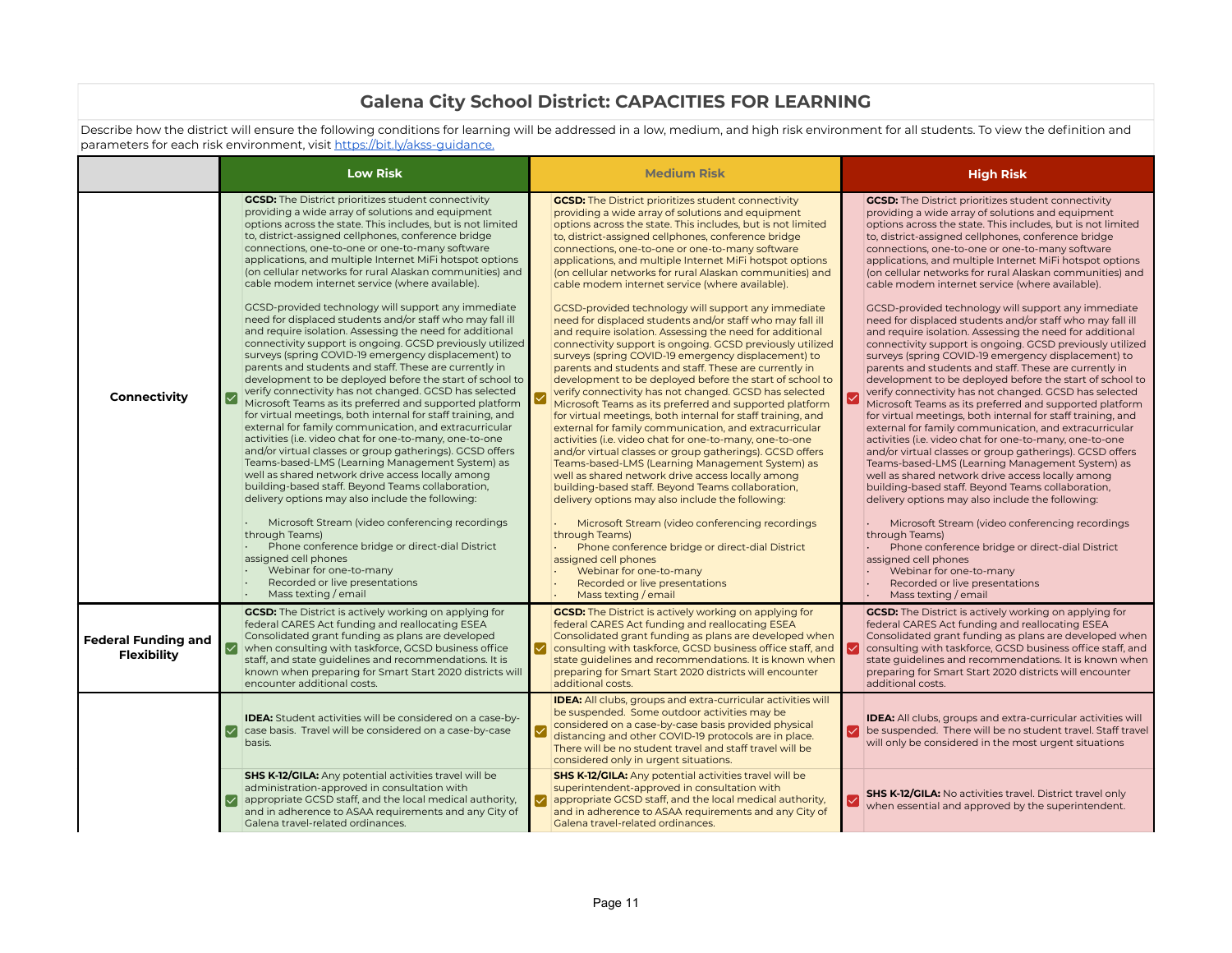|                                                                                      | l✓l                                    | <b>SHS K-12/GILA:</b> Any extra-curricular activity that involves<br>more than one student "Family Group" requires<br>administration approval, in consultation with appropriate<br>GCSD staff, and the local medical authority. Extra-<br>curricular activities involving a single student "Family<br>Group" will be allowed, as will supervised/virtual<br>Voluntary After School (VAS) instructional time.                                                       |                         | <b>SHS K-12/GILA:</b> Any extra-curricular activity that involves<br>more than one student "Family Group" requires<br>administration approval, in consultation with appropriate<br>CCSD staff, and the local medical authority. Extra-<br>curricular activities involving a single student "Family<br>Group" will be allowed, as will supervised/virtual<br>Voluntary After School (VAS) instructional time.        | ✓                      | SHS K-12/GILA: No extra-curricular activities other than<br>those authorized for "Family Groups" and<br>supervised/virtual Voluntary After School (VAS)<br>instructional time.                                                                                                                                                                                   |
|--------------------------------------------------------------------------------------|----------------------------------------|--------------------------------------------------------------------------------------------------------------------------------------------------------------------------------------------------------------------------------------------------------------------------------------------------------------------------------------------------------------------------------------------------------------------------------------------------------------------|-------------------------|---------------------------------------------------------------------------------------------------------------------------------------------------------------------------------------------------------------------------------------------------------------------------------------------------------------------------------------------------------------------------------------------------------------------|------------------------|------------------------------------------------------------------------------------------------------------------------------------------------------------------------------------------------------------------------------------------------------------------------------------------------------------------------------------------------------------------|
| <b>Student Activities</b><br>and Travel                                              |                                        | <b>GILA:</b> Any potential travel will be administration-<br>approved, in consultation with appropriate GCSD staff,<br>and the local medical authority, and any City of Galena<br>travel-related ordinances.                                                                                                                                                                                                                                                       |                         | <b>GILA:</b> Administration-approved travel restricted to family<br>emergencies and emergency medical travel. Students<br>attempting to return to GILA after such emergency travel<br>are required to get administrative approval in<br>consultation with the local medical authority and<br>following all City of Galena travel-related ordinances.                                                                |                        | <b>GILA:</b> Administration-approved travel restricted to<br>emergency medical travel. Students will not return to<br>Galena but will instead travel home after the medical<br>emergency is resolved.                                                                                                                                                            |
|                                                                                      | $\boldsymbol{\lvert\mathcal{p}\rvert}$ | <b>GILA:</b> Students will be transported in vehicles that<br>consist only of members of their "Family Group" and staff<br>assigned to that "Family Group." During times of low risk,<br>"Family Groups" consist of one large female "Family<br>Group" and one large male "Family Group." Masks will be<br>worn at all times in vehicles.                                                                                                                          | $\vee$                  | <b>GILA:</b> Students will be transported in vehicles that consist<br>only of members of their "Family Group" and staff<br>assigned to that "Family Group." During times of medium<br>risk, "Family Groups" consist of two smaller female<br>"Family Groups" and two smaller male "Family Groups."<br>Masks will be worn at all times in vehicles.                                                                  | $\vert\checkmark\vert$ | <b>GILA:</b> There will be no non-essential transportation of<br>students.                                                                                                                                                                                                                                                                                       |
|                                                                                      | $\overline{\vee}$                      | <b>SHS K-12:</b> Parents may transport their own students if<br>they desire.                                                                                                                                                                                                                                                                                                                                                                                       | $\overline{\checkmark}$ | <b>SHS K-12:</b> Parents may transport their own students if<br>they desire.                                                                                                                                                                                                                                                                                                                                        |                        | V N/A: No in-person instruction in condition red.                                                                                                                                                                                                                                                                                                                |
|                                                                                      |                                        | <b>SHS K-12:</b> Busses will be used to transport students.<br>Seats will be assigned and physical distancing observed.<br>Students from the same family will be allowed to sit<br>together.                                                                                                                                                                                                                                                                       |                         | <b>SHS K-12:</b> Busses will be used to transport students.<br>Seats will be assigned and physical distancing observed.                                                                                                                                                                                                                                                                                             |                        | SHS K-12: Students are at home.                                                                                                                                                                                                                                                                                                                                  |
|                                                                                      |                                        | <b>SHS K-12:</b> Busses will be cleaned daily. Frequently<br>touched surfaces will be sanitized between each use.                                                                                                                                                                                                                                                                                                                                                  |                         | <b>SHS K-12:</b> Busses will be cleaned daily. Frequently<br>touched surfaces will be sanitized between each use.                                                                                                                                                                                                                                                                                                   |                        | V N/A: No in-person instruction in condition red.                                                                                                                                                                                                                                                                                                                |
|                                                                                      | ☑                                      | <b>SHS K-12:</b> Students will wear masks on the bus.                                                                                                                                                                                                                                                                                                                                                                                                              |                         | <b>SHS K-12:</b> Students will wear masks on the bus.                                                                                                                                                                                                                                                                                                                                                               | ☑                      | N/A: No in-person instruction in condition red.                                                                                                                                                                                                                                                                                                                  |
| <b>Facilities Use and</b>                                                            |                                        | <b>IDEA:</b> Offices will be cleaned and sanitized regularly.<br>High use areas will be wiped down and disinfected<br>regularly. Supplies will be purchased from the general<br>fund. Community use will be considered on a case-by-<br>case basis. The number of people in each office will be<br>monitored and limited in order to maintain physical<br>distancing of at least six feet between all people in the<br>office who are not from the same household. |                         | <b>IDEA:</b> Offices will be cleaned and sanitized regularly.<br>High use areas will be wiped down and disinfected<br>regularly. Staff will be in the office 60% of the time on a<br>rotating basis. Supplies will be purchased from the<br>general fund. Community use will be suspended.                                                                                                                          |                        | <b>IDEA:</b> If Covid rates stay above 10 cases per 100,000<br>people in a given region of the state for 7 or more days,<br>That regional office will be closed to walk-in traffic and all<br>staff who can work from home will be working from<br>home.                                                                                                         |
| <b>Sanitation Funding</b>                                                            |                                        | <b>SHS K-12/GILA:</b> In addition to standard daily cleaning,<br>teachers, students, and staff will assist in cleaning<br>throughout the instructional day. Classroom surfaces will<br>be wiped down per CDC guidelines at the end of each<br>class period. Campuses will be deep cleaned due to<br>exposure or recommendation from medical personnel.<br>Federal CARES Act funding used for supplies and<br>staffing.                                             |                         | <b>SHS K-12/GILA:</b> In addition to standard daily cleaning,<br>teachers, students, and staff will assist in cleaning<br>throughout the instructional day. Classroom surfaces will<br>be wiped down per CDC guidelines at the end of each<br>class period. Campuses will be deep cleaned due to<br>exposure or recommendation from medical personnel.<br>Federal CARES Act funding used for supplies and staffing. |                        | <b>SHS K-12/GILA:</b> In addition to standard daily cleaning,<br>staff will assist in cleaning throughout the work day per<br>CDC guidelines in areas of the facilities in use by essential<br>staff. Work spaces will be deep cleaned due to exposure<br>or recommendation from medical personnel. Federal<br>CARES Act funding used for supplies and staffing. |
| <b>Considerations</b><br><b>Related to</b><br><b>Negotiated</b><br><b>Agreements</b> | ⊽                                      | <b>GCSD:</b> It is the goal of GCSD to ensure the rights of its<br>employees during the ever-changing COVID-19<br>environment. GCSD will follow all collective bargaining<br>agreements, state guidelines, state and federal<br>regulations, and laws that pertain to leave during the<br>pandemic.                                                                                                                                                                | $\checkmark$            | <b>GCSD:</b> It is the goal of GCSD to ensure the rights of its<br>employees during the ever-changing COVID-19<br>environment. GCSD will follow all collective bargaining<br>agreements, state guidelines, state and federal<br>regulations, and laws that pertain to leave during the<br>pandemic.                                                                                                                 | ▽                      | <b>GCSD:</b> It is the goal of GCSD to ensure the rights of its<br>employees during the ever-changing COVID-19<br>environment. GCSD will follow all collective bargaining<br>agreements, state guidelines, state and federal<br>regulations, and laws that pertain to leave during the<br>pandemic.                                                              |
| <b>Additional</b><br><b>Considerations</b>                                           | □                                      |                                                                                                                                                                                                                                                                                                                                                                                                                                                                    | □                       |                                                                                                                                                                                                                                                                                                                                                                                                                     | □                      |                                                                                                                                                                                                                                                                                                                                                                  |
|                                                                                      | I√l                                    | <b>IDEA:</b> Staff will communicate regularly with IDEA<br>families via phone, email, text and Microsoft Teams to<br>maintain support, compliance and to ensure that<br>student educational progress is being monitored and<br>that families are having educational successes. Families<br>may stop by the offices from time to time with physical<br>distancing in effect.                                                                                        |                         | <b>IDEA:</b> Staff will communicate regularly with IDEA families<br>via phone, email, text and Microsoft Teams to maintain<br>support, compliance and to ensure that student<br>V educational progress is being monitored and that<br>families are having educational successes. Families may<br>stop by the offices from time to time with physical<br>distancing in effect.                                       |                        | <b>IDEA:</b> Staff will communicate regularly with IDEA families<br>via phone, email, text and Microsoft Teams to maintain<br>I support, compliance and to ensure that student<br>educational progress is being monitored and that<br>families are having educational successes.                                                                                 |